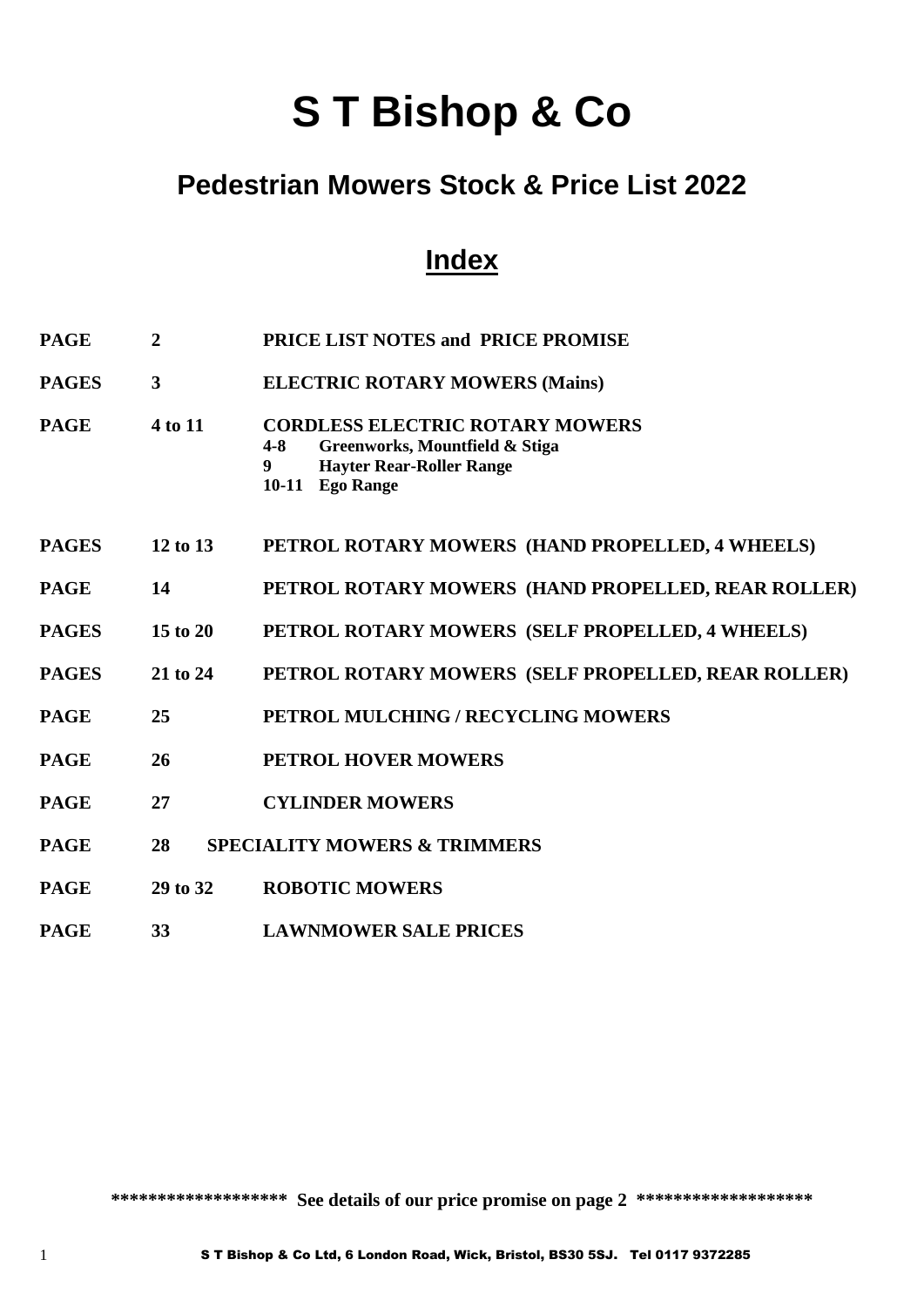## **Notes about our price list and our service:-**

This price list represents the range of equipment that we normally carry in stock. Each manufacturer and importer that we deal with has a wide range of machinery that will not all be listed here so if you cannot see a machine to suit you then please contact us and we will do our utmost to help you.

We aim to provide a wide range of equipment offering good value for money at all times and with an emphasis on the better quality end of the market.

All machines that we supply will normally be fully assembled and where appropriate fuelled & oiled ready to use!

Most machines can be delivered free of charge within our local area.

We offer a **Half Price Service** on any new machines sold during the year provided that they are booked in for service during November or December which is our winter servicing period.

We provide a high quality parts and service backup for all machines that we sell.

In the event of a machine failure during the warranty period, we will give absolute priority to the repair, often providing an immediate or same-day service.

All prices quoted are inclusive of VAT at 20%

The specifications in this price list are intended as a means of comparing products within our product range. They are subject to change without notice and although we do our utmost to ensure that they are correct it is advisable to contact us to confirm exact current specifications and prices prior to purchase.

## **Price Promise**

## **If you do find the same machinery advertised locally or nationally at a lower price then please contact us as we will always consider matching competitors for local business.**

**Ideally we want to supply machines within our normal local delivery area (max 30 miles)** as we believe that most equipment requires regular maintenance and ready availability of spare parts. There are already too many people selling equipment via the internet, and indeed from larger stores where there is no provision for future servicing or even warranty backup by them. Prices are often attractive but **claims that national service networks are available may be misleading.** Although warranty cover is provided by the manufacturer the actual warranty repair is usually carried out by specialist dealers such as ourselves and our priority is always to look after our own customers as they are where our future lies.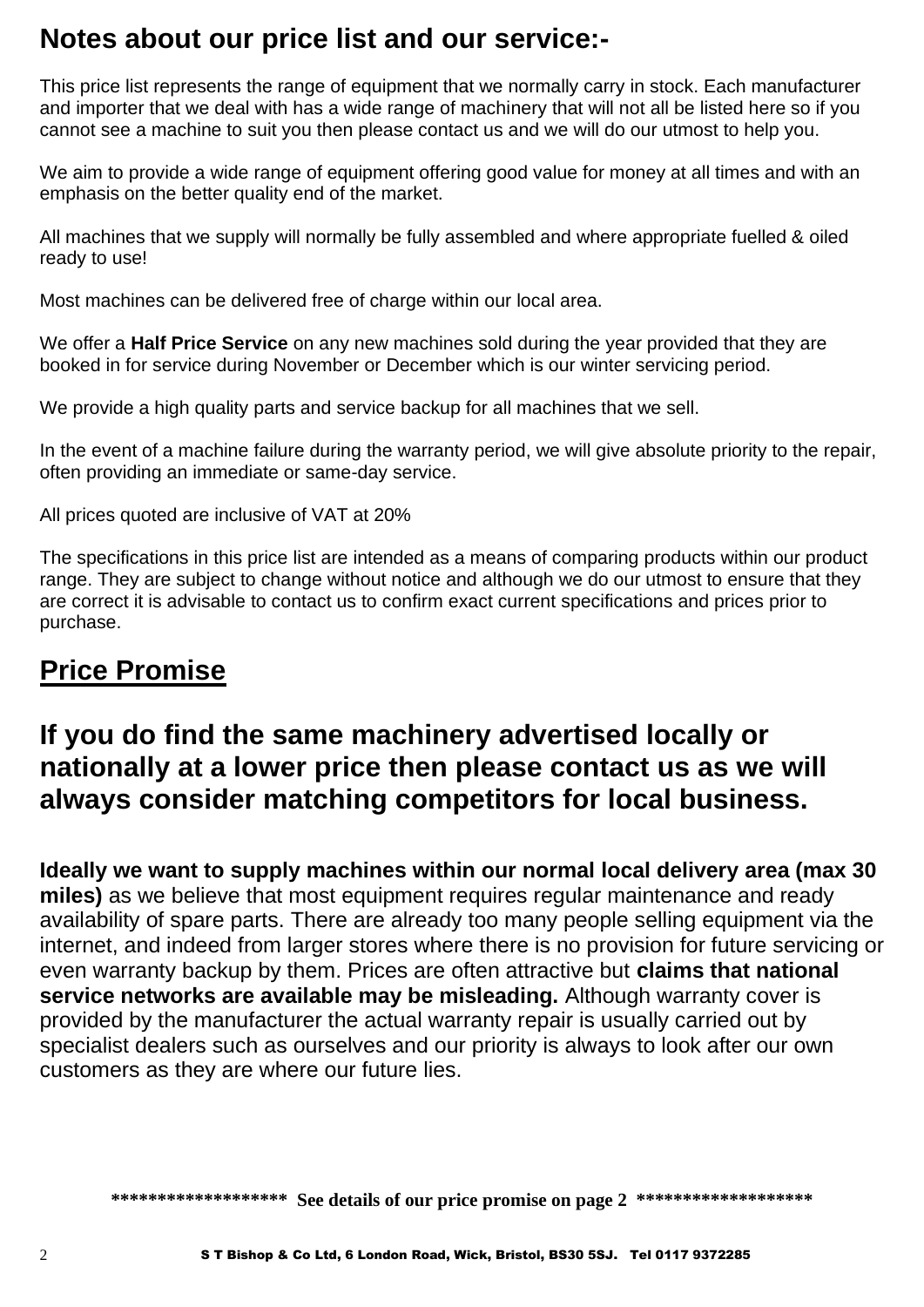## **ROTARY MOWERS**

#### **MAINS ELECTRIC**

# **4 WHEELED MOWERS - with grass collection** 1. **Mountfield Electress 34** £109.00 *rrp £124.00* 34cm cut, 1200 Watt motor & 35 litre grassbox. 15m cable. 6 position height adjustment – 25- 75mm. 12kg. 2. **Mountfield Electress 38** £129.00 *rrp £145.00* 38cm cut, 1400 Watt motor & 40 litre grassbox. 15m cable. 6 position height adjustment – 25- 75mm. 13kg. **3. Alko Comfort 34E** £179.00 *rrp £189.00* 34cm cut, 1200 Watt **induction motor** & 37l grassbox. 6 position height adjustment by single  $lever - 28$  to 68mm. 15 $kg$ . **4. Alko Comfort 40E** £209.00 *rrp £229.00* 40cm cut, 1400 Watt **induction motor** & 43l grassbox. 6 position height adjustment by single lever – 28 to 68mm. 19kg. **4 WHEELED MOWERS - with additional rear rollers and grass collection** 1. **Mountfield Princess 34** £169.00 *rrp £198.00* 34cm cut, 1400 Watt motor & 35 litre grassbox. 6 position height adjustment – 25-75mm. Rear roller. 13kg. 2. **Mountfield Princess 38** £199.00 *rrp £228.00*

38cm cut, 1600 Watt motor & 40 litre grassbox. 6 position height adjustment – 25-75mm. Rear roller. 15kg.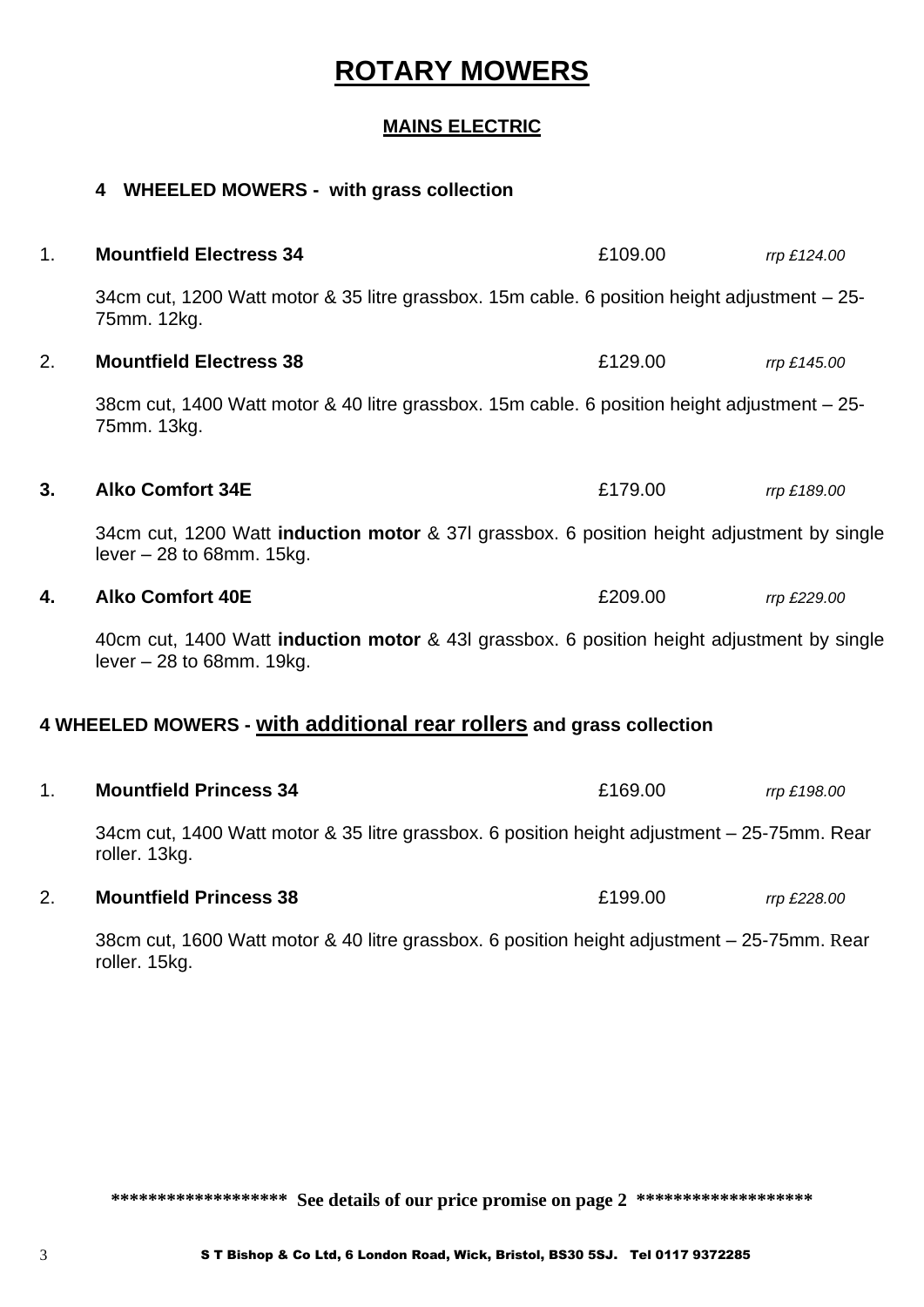#### **CORDLESS / BATTERY**

| 1. | <b>Greenworks GWG40LM35K2</b>                                                                                                                                                                  | £239.99 | rrp £279.00 |
|----|------------------------------------------------------------------------------------------------------------------------------------------------------------------------------------------------|---------|-------------|
|    | 35cm cut. 40v motor. 1 X 2Ah Lithium Ion battery. 40 litre grasscatcher. Height adjustment<br>20-80mm. 16kg. A good, budget cordless mower for smaller lawns. Additional 2Ah battery<br>£69.99 |         |             |
| 2. | Greenworks GW2500407-c<br>(Limited stock)                                                                                                                                                      | £299.00 | rrp £469.00 |
|    | 46cm cut. 40v motor. 2 X 2Ah Lithium Ion battery. Steel deck. 50 litre grasscatcher. Height<br>adjustment 19-76mm. 22kg without battery.                                                       |         |             |
| 3. | Mountfield Electress 30Li - (Freedom 100 System)                                                                                                                                               | £139.00 | rrp £157.00 |
|    | 30cm cut. One 20v 4Ah Lithium Ion battery. 350W motor. 30 litre grasscatcher. Height<br>adjustment 25-65mm - 3 position by moving axles. 8.9kg. Range of compatible hand tools<br>available.   |         |             |
| 4. | Mountfield Electress 34Li - (Freedom 100 System)                                                                                                                                               | £229.00 | rrp £262.00 |
|    | 34cm cut. Two 20v 4Ah Lithium Ion batteries. 550W motor. 35 litre grasscatcher. Height<br>adjustment 25-75mm - Single lever.12kg. Range of compatible hand tools available.                    |         |             |
| 5. | Mountfield Electress 38Li - (Freedom 100 System)                                                                                                                                               | £249.00 | rrp £272.00 |
|    | 34cm cut. Two 20v 4Ah Lithium Ion batteries. 550W motor. 35 litre grasscatcher. Height<br>adjustment 25-75mm – Single lever. 13.4kg. Range of compatible hand tools available.                 |         |             |
| 6. | Mountfield Princess 34Li - (Freedom 500 System)                                                                                                                                                | £299.00 | rrp £346.00 |
|    | 34cm cut. 48v 860w motor. One 2Ah Lithium Ion battery. 40 litre grasscatcher. And rear<br>roller. Height adjustment 25-75mm. 12kg.                                                             |         |             |
| 7. | Mountfield Princess 38Li - (Freedom 500 System)                                                                                                                                                | £399.00 | rrp £461.00 |
|    | 38cm cut. 48v 860w motor. Two 2Ah Lithium Ion batteries. 40 litre grasscatcher. And rear<br>roller. Height adjustment 25-75mm. 14kg.                                                           |         |             |
| 8. | Mountfield Princess 42Li - (Freedom 500 System)                                                                                                                                                | £439.00 | rrp £472.00 |
|    | 42cm cut. 48v 1300w motor. One 4Ah Lithium Ion battery. 50 litre grasscatcher. And rear<br>roller. Height adjustment 25-75mm. 15kg.                                                            |         |             |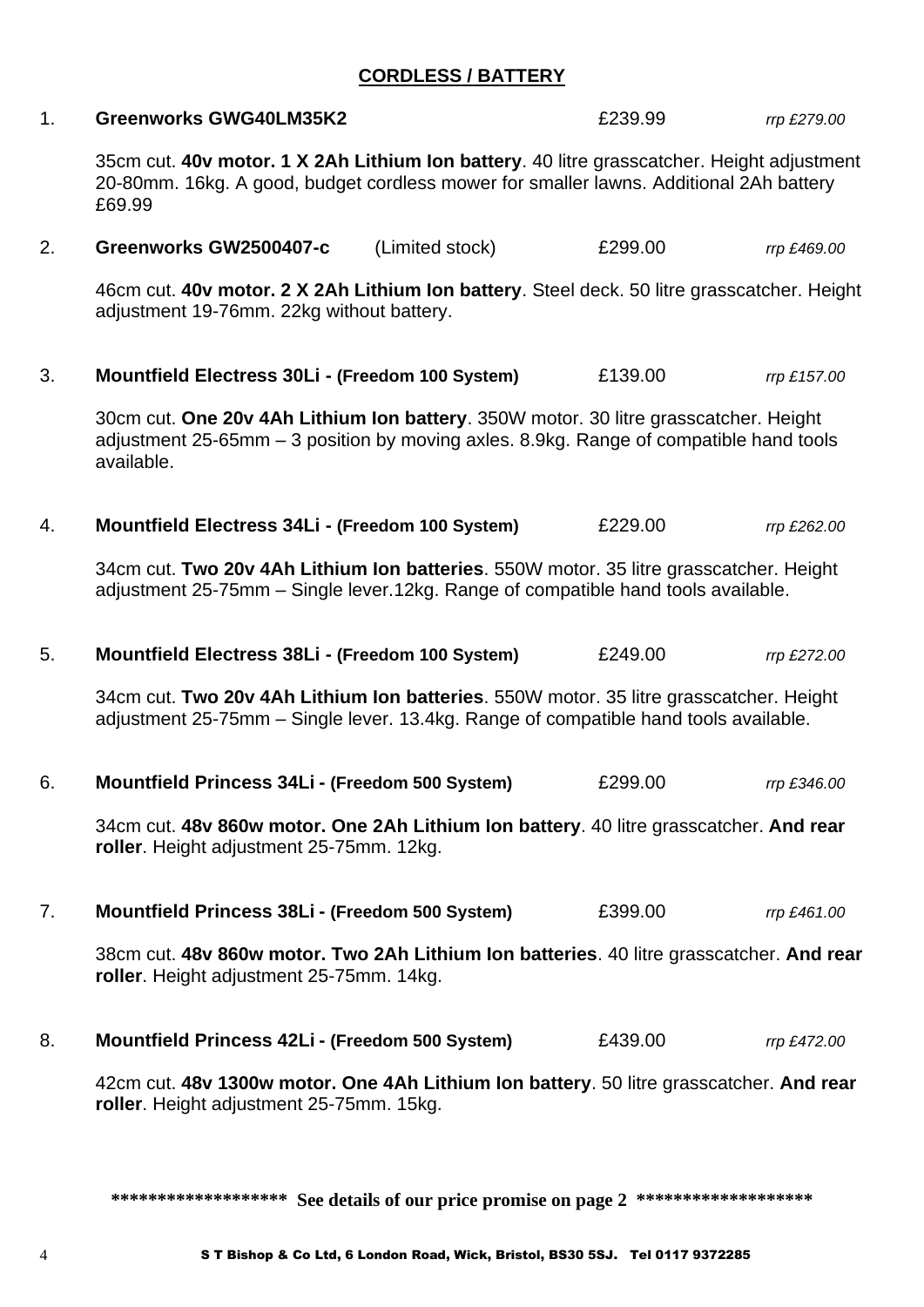#### **CORDLESS / BATTERY (cont)**

9. **Mountfield Empress 41Li- (Bare Machine)** £359.00 *rrp £409.00* **(Freedom 500 System)**

41cm cut. **48v 1500w motor.** Self Propelled. Steel deck. 60 litre grasscatcher. Single lever height adjustment 22-65mm. 26kg. **Priced at £545 if supplied with 1 X 4Ah Battery & Standard Charger.**

10. **Mountfield Empress 46Li- Kit** £569.00 *rrp 629.00* **(Freedom 500 System)**

46cm cut. **48v 1500w motor.** Self Propelled. Steel deck. 60 litre grasscatcher. Single lever height adjustment 22-80mm. **Supplied with 2 X 4AH batteries and charger**. 26kg.

11. **Mountfield Empress 51Li- Kit** £629.00 *rrp £703.00* **(Freedom 500 System)**

51cm cut. **48v 1500w motor.** Self Propelled. Steel deck. 60 litre grasscatcher. Single lever height adjustment 22-80mm. **Supplied with 2 X 5AH batteries and charger**. 29kg.

#### **Hover Mower**

**1. Mountfield Typhoon 30Li - (Freedom 100 System)** £TBA

**30cm cut Hover Mower** supplied with **two 20v 4Ah Lithium Ion batteries**. 750W motor. 11kg. Range of compatible hand tools available.

#### **Rear Roller Models**

1. **Mountfield Empress 41 Roller Li - Kit** £629.00 *rrp £682.00* **(Freedom 500 System)**

41cm cut. Self propelled. **Rear Roller**. Steel body. **48V 1500w motor**. Supplied with 1 X 2AH and 1 X 4AH Battery & Dual Charger. 55 litre catcher. Height of cut 20-70mm. 28kg

2. **Mountfield Empress 46 Roller Li - Kit** £679.00 *rrp £734.00* **(Freedom 500 System)**

46cm cut. Self propelled. **Rear Roller**. Steel body. **48v 1500w motor**. Supplied with 2 X 4AH Battery & Dual Charger. 55 litre catcher. Height of cut 27-80mm. 29kg

#### **Also see Hayter Cordless Mowers on page 9**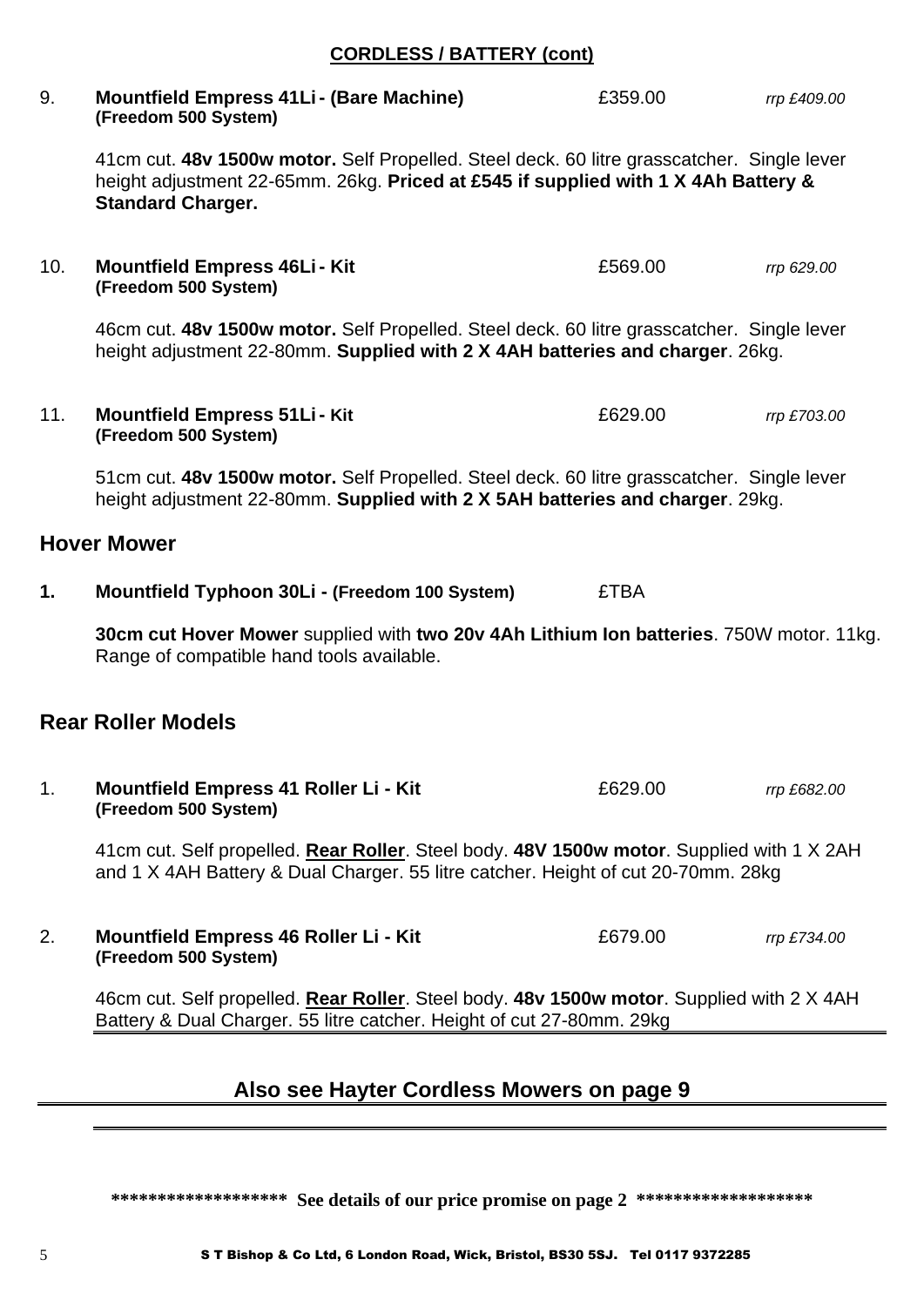## **Stiga 500 Series Mowers compatible with 500/700/900 Series Hand Tools**

1. **Stiga SLM 536 AE (Combi 336e)** £199.00 *rrp £230.00*

34cm cut. **Hand propelled. Lightweight polypropylene chassis.** Single lever height of cut 25- 75mm. **Batteries & charger supplied separately.** Can collect, rear discharge or mulch grass clippings. 35l catcher. **£343.00 with single 2ah battery & std charger (recommended).**

2. **Stiga SLM 540 AE (Combi 340e)** £219.00 *rrp £251.00*

38cm cut. **Hand propelled. Lightweight polypropylene chassis.** Single lever height of cut 25- 75mm. **Batteries & charger supplied separately.** Can collect, rear discharge or mulch grass clippings. 40l catcher. **£403.00 with single 4ah battery & std charger (recommended).**

#### 3. **Stiga SLM 544 AE** £259.00 *rrp £293.00*

42cm cut. **Hand propelled. Lightweight polypropylene chassis.** Single lever height of cut 25- 75mm. **Batteries & charger supplied separately.** Can collect, rear discharge or mulch grass clippings. 50l catcher. **£473.00 with single 5ah battery & std charger (recommended).**

## **Stiga 700 Series Mowers compatible with 500/700/900 Series Hand Tools**

1. **Stiga Combi 748e V** £579.00 *rrp £619.00*

46cm cut. **Self propelled with electric speed variator. Galvanised steel chassis.** 48V 1500W motor. Single lever height of cut 22-80mm. 60 litre grasscatcher. **Batteries & charger supplied separately.** Can collect, side discharge, rear discharge or mulch grass clippings. **£952.00 with two 4ah batteries & dual charger.** Approx 550 square metres with this kit. 32kg.

2. **Stiga Combi 753e V** £629.00 *rrp £671.00*

51cm cut. **Self propelled with electric speed variator. Galvanised steel chassis.** 48V 1500W motor. Single lever height of cut 22-80mm. 60 litre grasscatcher**. Batteries & charger supplied separately.** Can collect, side discharge, rear discharge or mulch grass clippings. **£1042.00 with two 5ah batteries & dual charger.** Approx 600 square metres with this kit. 32kg.

3. **Stiga Multiclip Edge 750e V (Mulching)** £659.00 *rrp £739.00*

48cm cut. **New Edge Cut.** Self propelled with electric speed variator. **Galvanised steel chassis.** Single lever height of cut 31-75mm. **Batteries & charger supplied separately.**  Purpose built mulching mower. **£1072.00 with two 5ah batteries & dual charger.** Approx 850 square metres with this kit.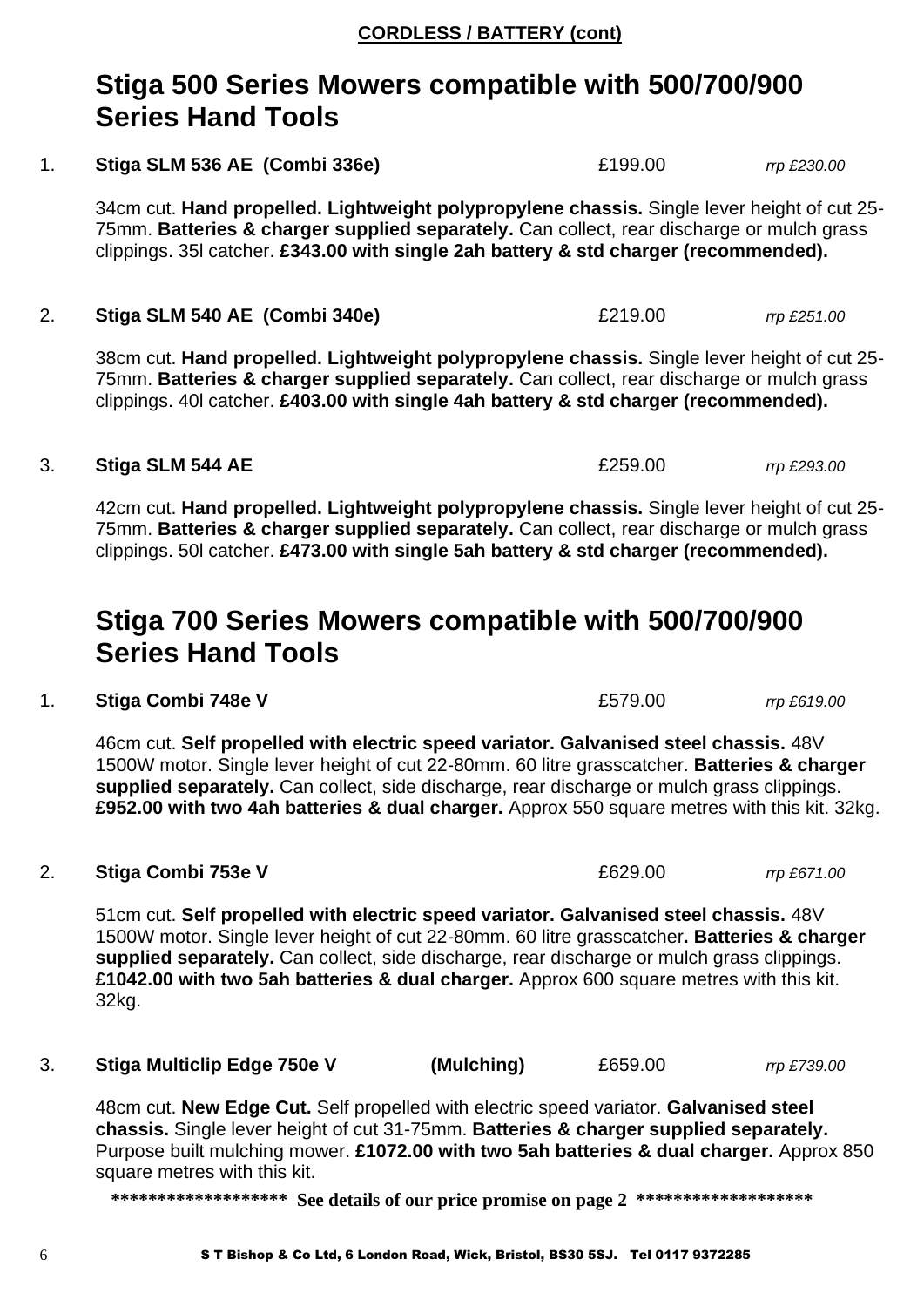## **Stiga 900 Series Mowers compatible with 500/700/900 Series Hand Tools**

#### 1. **Stiga Combi 950e V** *COMBI 950e V* **<b>EG49.00** *rrp £766.00 COMBI 950e V*

48cm cut. 48V 2200W motor. **Self propelled with electric speed variator. Galvanised steel chassis.** Single lever height of cut 25-65mm. **Batteries & charger supplied separately.** Can collect, side discharge, rear discharge or mulch grass clippings. **£1202.00 with two 7.5ah batteries & dual charger.** Approx 950 square metres with this kit. 31kg.

#### 2. **Stiga Combi 955e V** £679.00 *rrp £808.00*

52cm cut. 48V 2200W motor. **Self propelled with electric speed variator. Galvanised steel chassis.** Single lever height of cut 25-80mm. **Batteries & charger supplied separately.** Can collect, side discharge, rear discharge or mulch grass clippings. **£1232.00 with two 7.5ah batteries & dual charger.** Approx 1000 square metres with this kit. 36kg.

#### 3. **Stiga Twinclip 950e V** £799.00 *rrp £997.00*

48cm cut. 48V 2200W motor. **Self propelled with electric speed variator. Galvanised steel chassis.** Single lever height of cut 25-77mm. 70 litre grasscatcher. **Batteries & charger supplied separately.** Can collect, side discharge, rear discharge or mulch grass clippings. **£1352.00 with two 7.5ah batteries & dual charger.** Approx 1100 square metres with this kit. 40kg.

#### 4. **Stiga Twinclip 950e VR** £799.00 *rrp £997.00*

48cm cut. 48V 2200W motor. **Rear Roller.** Self propelled with electric speed variator. **Galvanised steel chassis.** Single lever height of cut 13-65mm. 80 litre grasscatcher. **Batteries & charger supplied separately.** Can collect, side discharge, rear discharge or mulch grass clippings. **£1352.00 with two 7.5ah batteries & dual charger.** Approx 950 square metres with this kit. 40kg.

5. **Stiga Multiclip Edge 950e V (Mulching)** £899.00 *rrp £1099.00*

48cm cut. **New Edge Cut.** Self propelled with electric speed variator. **Galvanised steel chassis.** Single lever height of cut 31-75mm. **Batteries & charger supplied separately.**  Purpose built mulching mower. **£1452.00 with two 7.5ah batteries & dual charger.** Approx 1300 square metres with this kit.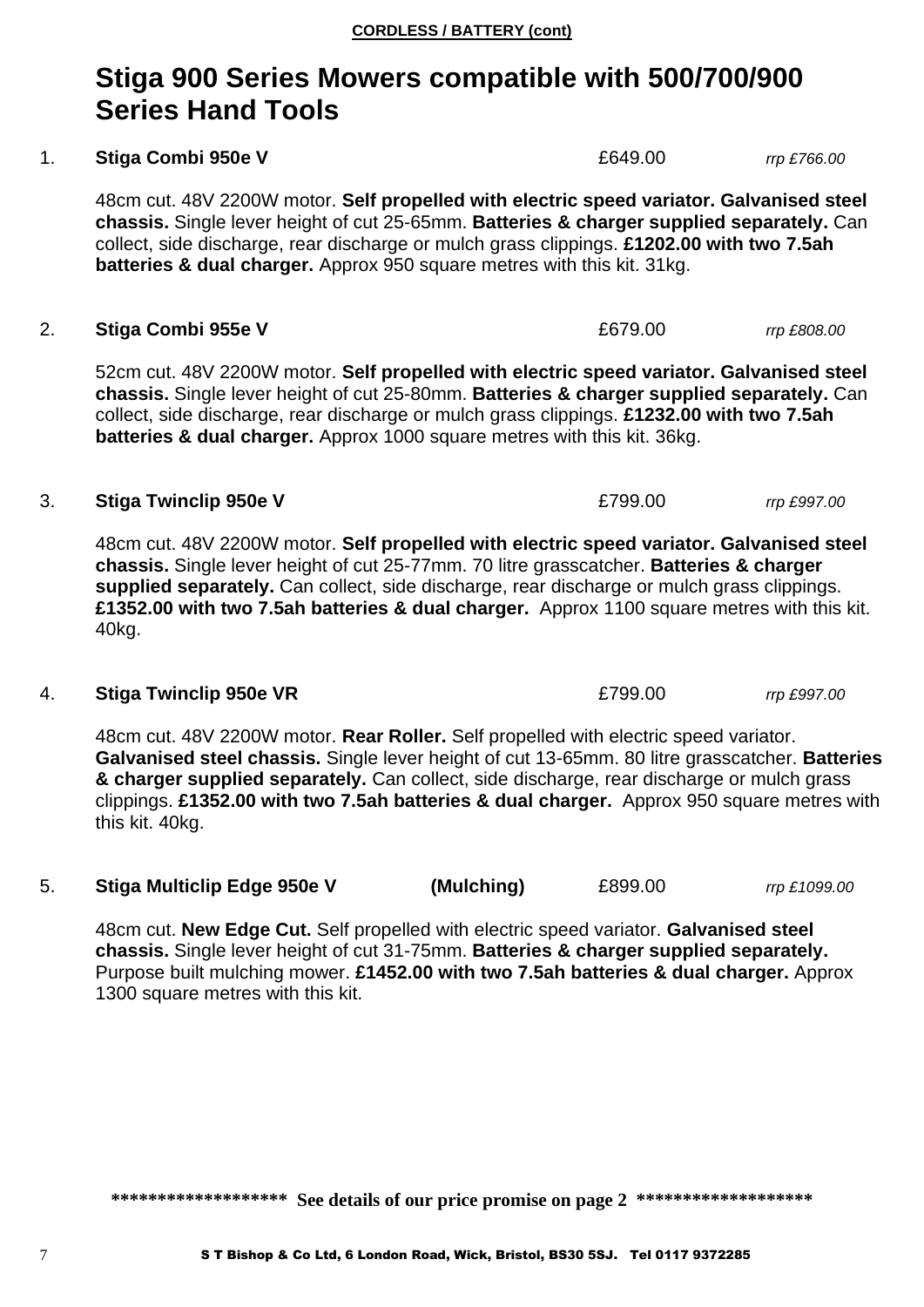## **New Stiga/Mountfield 500 Series Battery & Charger Range compatible with 500/700/900 Series Mowers and Hand Tools.**

**The 500, 700 and 900 series mowers accept two batteries for longer running times and higher performance. They require one battery of at least 4ah and will then run on any combination. The smaller batteries are lighter and are therefore more suited to the hand tools where weight might be an issue (especially the hedgecutter).**

## **Batteries**

| <b>SBT 520 AE (E420)</b>         | 2AH Battery - 86.4Wh - 0.9kg                                | £99.00  | rrp £115.00 |
|----------------------------------|-------------------------------------------------------------|---------|-------------|
| <b>SBT 540 AE (E440)</b>         | 4AH Battery - 172.8Wh - 1.4kg                               | £149.00 | rrp £167.00 |
| <b>SBT 550 AE (E450)</b>         | 5AH Battery - 216Wh - 1.4kg                                 | £169.00 | rrp £188.00 |
| E 475                            | 7.5AH Battery - 324Wh                                       | £239.00 | rrp £262.00 |
| <b>Chargers</b>                  |                                                             |         |             |
| <b>SCG 515 AE</b><br>(C415)      | <b>Standard Charger - 1.5A</b>                              | £45.00  | rrp £49.00  |
| <b>SFC 530 AE</b><br>(C430 FU)   | Fast Charger - 3.0A                                         | £99.00  | rrp £104.00 |
| <b>SDC 515 AE</b><br>(C415 DUAL) | <b>Dual Charger</b><br>Charges two batteries simultaneously | £75.00  | rrp £79.00  |
| <b>Backpack</b>                  |                                                             |         |             |
| <b>SBH 900 PAE</b>               | <b>Battery Backpack</b>                                     | £199.00 | rrp £220.00 |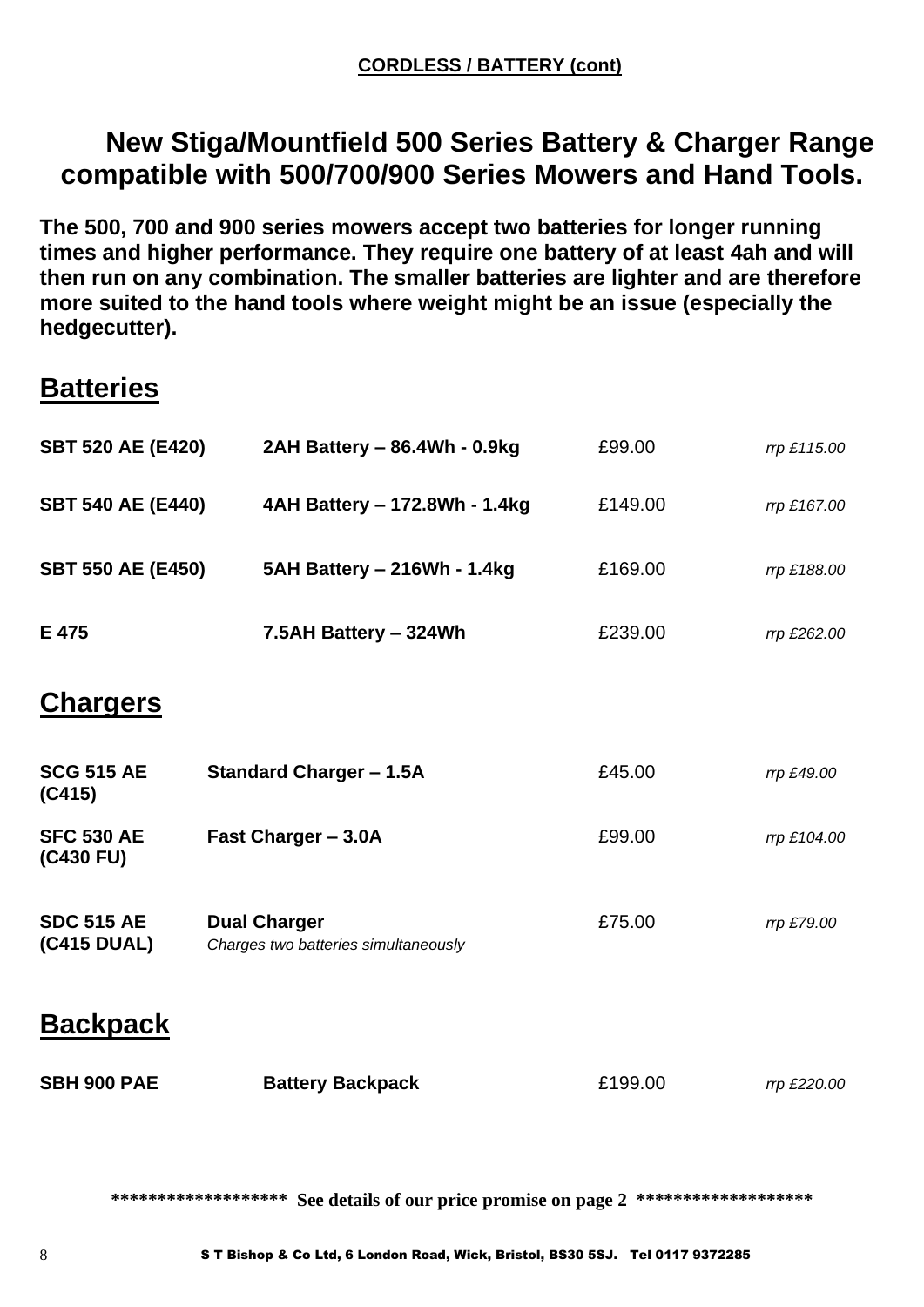#### **CORDLESS / BATTERY (cont)**

# **Hayter Rear-Roller 60V Cordless Range**

|                              | Hawk 36 Push                                                                                                                                                                                                             | (Tool Only)                                                                                                                                                                                                              | £334.00                                  | rrp £369.00                                              |  |
|------------------------------|--------------------------------------------------------------------------------------------------------------------------------------------------------------------------------------------------------------------------|--------------------------------------------------------------------------------------------------------------------------------------------------------------------------------------------------------------------------|------------------------------------------|----------------------------------------------------------|--|
|                              | 36cm cut. Hand propelled. Rear Roller. ABS polymer body. 60v 600w motor. Height of cut 19-<br>70mm. Weighs 20kg without battery. £514.00 with 2.5AH Battery and Standard Charger.                                        |                                                                                                                                                                                                                          |                                          |                                                          |  |
|                              | Hawk 43 Push                                                                                                                                                                                                             | (Tool Only)                                                                                                                                                                                                              | £370.00                                  | rrp £410.00                                              |  |
|                              |                                                                                                                                                                                                                          | 43cm cut. Hand propelled. Rear Roller. ABS polymer body. 60v 850w motor. Height of cut 19-<br>70mm. Weighs 24kg without battery. £615.00 with 4.0AH Battery and Standard Charger.                                        |                                          |                                                          |  |
|                              | Hawk 43 AD                                                                                                                                                                                                               | (Tool Only)                                                                                                                                                                                                              | £439.00                                  | rrp £484.00                                              |  |
|                              | <b>Standard Charger.</b>                                                                                                                                                                                                 | 43cm cut. Variable speed Self-propelled. Rear Roller. ABS polymer body. 60v 850w motor.<br>Height of cut 19-70mm. Weighs 27kg without battery. £684.00 with 4.0AH Battery and                                            |                                          |                                                          |  |
|                              | Harrier 41 Push                                                                                                                                                                                                          | (Tool Only)                                                                                                                                                                                                              | £715.00                                  | rrp £795.00                                              |  |
|                              | <b>Standard Charger.</b>                                                                                                                                                                                                 | 41cm cut. Hand-propelled. Two-piece Rear Roller. Cast aluminium body. 60v 1500w motor.<br>Height of cut 13-60mm. Weighs 32kg without battery. £960.00 with 4.0AH Battery and                                             |                                          |                                                          |  |
|                              | <b>Harrier 41 VS</b>                                                                                                                                                                                                     | (Tool Only)                                                                                                                                                                                                              | £844.00                                  | rrp £929.00                                              |  |
|                              |                                                                                                                                                                                                                          | 41cm cut. Variable speed Self-propelled. Two-piece Rear Roller. Cast aluminium body. 60v<br>1500w motor. Height of cut 13-60mm. Weighs 35kg without battery. £1124.00 with 6.0AH<br><b>Battery and Standard Charger.</b> |                                          |                                                          |  |
|                              | <b>Harrier 48 VS</b>                                                                                                                                                                                                     | (Tool Only)                                                                                                                                                                                                              | £1029.00                                 | rrp £1129.00                                             |  |
|                              | 48cm cut. Variable speed Self-propelled. Two-piece Rear Roller. Cast aluminium body. 60v<br>2000w motor. Height of cut 13-60mm. Weighs 42kg without battery. £1359.00 with 7.5AH<br><b>Battery and Standard Charger.</b> |                                                                                                                                                                                                                          |                                          |                                                          |  |
|                              | <b>Batteries</b>                                                                                                                                                                                                         |                                                                                                                                                                                                                          |                                          |                                                          |  |
| 102A<br>104A<br>106A<br>107A |                                                                                                                                                                                                                          | 60V 2.5Ah Battery<br>60V 4.0Ah Battery<br>60V 6.0Ah Battery<br>60V 7.5Ah Battery                                                                                                                                         | £125.00<br>£190.00<br>£225.00<br>£275.00 | rrp £135.00<br>rrp £205.00<br>rrp £245.00<br>rrp £300.00 |  |
|                              | <b>Chargers</b>                                                                                                                                                                                                          |                                                                                                                                                                                                                          |                                          |                                                          |  |
|                              |                                                                                                                                                                                                                          | 60V 2.0Ah Standard Charger<br>60V 5.0Ah Quick Charger                                                                                                                                                                    | £55.00<br>£85.00                         | rrp £60.00<br>rrp £95.00                                 |  |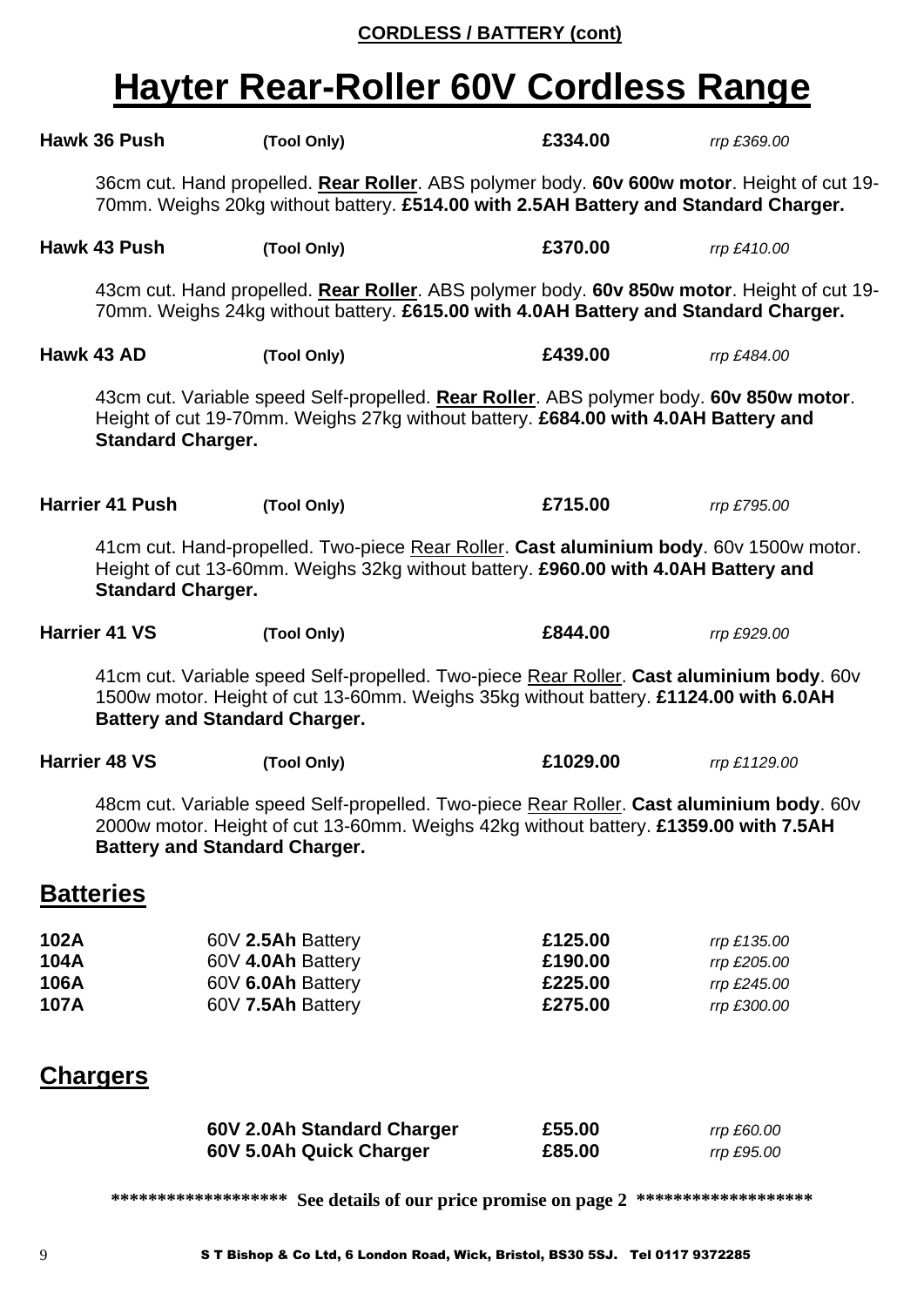#### **CORDLESS / BATTERY (cont)**

## **EGO Lawnmowers 56 Volt Li-ion**

**1. LM1701E (Kit – with 2.5Ah battery & Charger) £439.00** *rrp £479.00*

56v, 42cm Cut, **Hand-Propelled Lawnmower** with 55l grasscatcher. Can collect and rear discharge grass or mulch with optional mulch plug. Weighs 22kg without battery. Approx 400sq/m. Poly Deck.

**2. LM1702E-SP (Kit – with 4Ah battery & Charger) £499.00** *rrp £549.00*

56v, 42cm Cut, **Variable Speed, Self-Propelled Lawnmower** with 55l grasscatcher. Can collect and rear discharge grass or mulch with optional mulch plug. Poly Deck. Approx 480sq/m.

**3. LM1903E-SP (Kit – 5.0Ah battery & Rapid Chrg) £579.00** *rrp £639.00*

56v, 47cm Cut, **Variable Speed, Self-Propelled Lawnmower** with 55l grasscatcher. Can collect and rear discharge grass or mulch with optional mulch plug. Weighs 25kg without battery. Approx 800sq/m. Poly Deck.

**4. LM2020E-SP (Bare Machine) £519.00** *rrp £562.36*

56v, 50cm Cut, **Self-Propelled Lawnmower with Automatic Variable Speed**. 60l grasscatcher. Can collect, side discharge and mulch grass. Steel Deck. Weighs 29.5kg without battery. Approx 700sq/m.

**5. LM2021E-SP (Kit – 5.0Ah battery & Rapid Chrg) £749.00** *rrp £769.00*

As LM2020E-SP above but supplied as a kit with 5.0Ah battery & charger. Approx 600sq/m.

**6. LM2120E-SP (Bare Machine) £499.00** *rrp £519.00*

56v, 52cm Cut, **Self-Propelled Lawnmower with Automatic Variable Speed**. 70l grasscatcher. Can collect and mulch grass. Poly Deck. Weighs 28kg without battery.

**7. LM2135E-SP (Kit – 7.5Ah battery & Rapid Chrg) £779.00** *rrp £849.00*

56v, 52cm Cut, **Self-Propelled Lawnmower with Automatic Variable Speed**. 70l grasscatcher. Supplied with mulch plug. Can collect and mulch grass. Approx 1000sq/m. Poly Deck.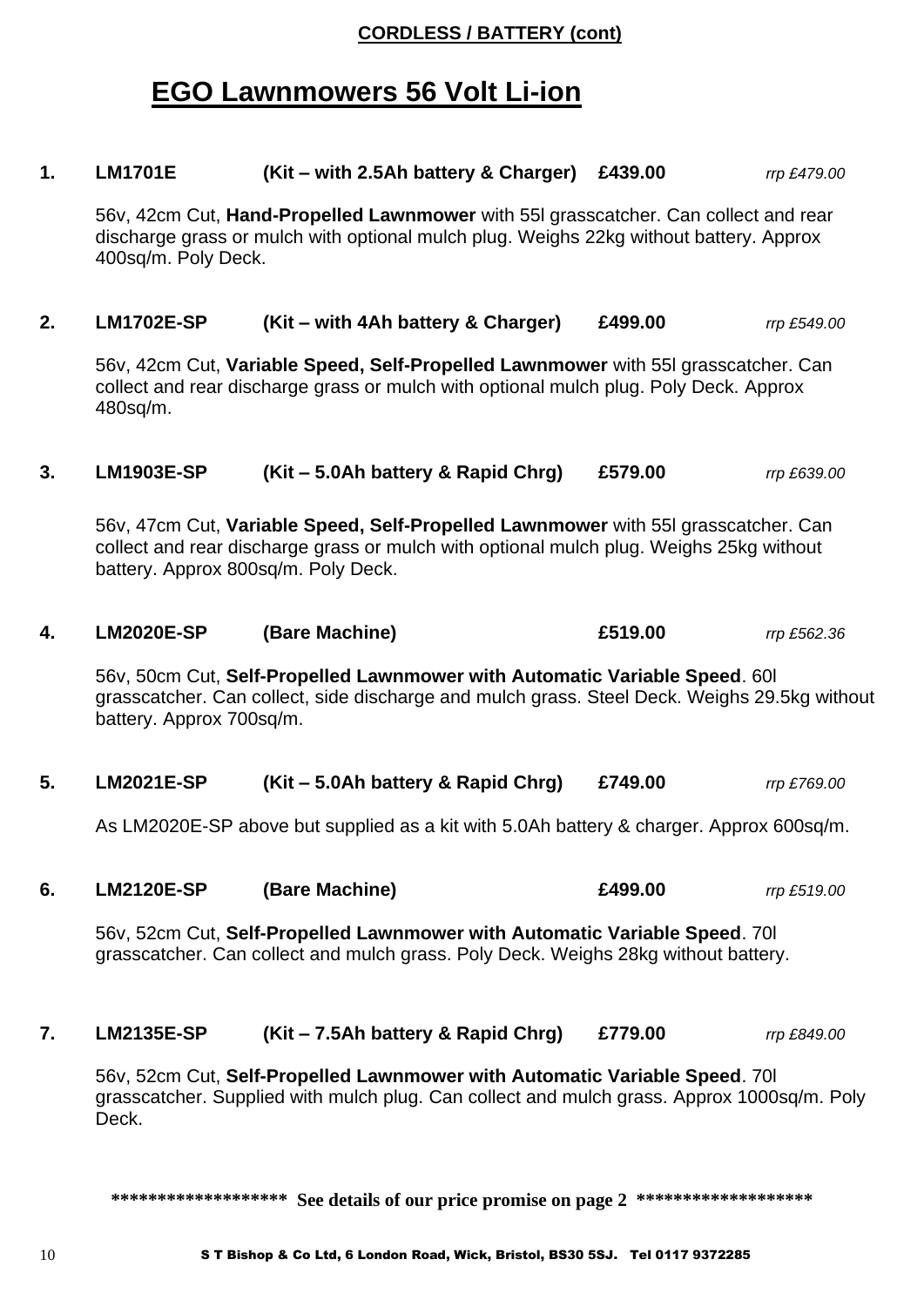## **EGO Batteries & Chargers 56 Volt Li-ion**

## **Batteries**

| <b>BA1400T</b>  |                                                                     | 2.5AH (140Wh) Battery $-$ weighs 1.2kg                                                      | £105.00  | rrp £109.00 |
|-----------------|---------------------------------------------------------------------|---------------------------------------------------------------------------------------------|----------|-------------|
| <b>BA2240T</b>  |                                                                     | 4.0AH (224Wh) Battery – weighs $2.2$ kg                                                     | £169.00  | rrp £174.00 |
| <b>BA2800E</b>  |                                                                     | 5.0AH (280Wh) Battery - weighs 2.2kg                                                        | £219.00  | rrp £219.00 |
| <b>BA4200E</b>  |                                                                     | 7.5AH (420Wh) Battery - weighs 2.8kg                                                        | £329.00  | rrp £329.00 |
| <b>BA5600T</b>  |                                                                     | 10.0AH (560Wh) Battery                                                                      | £439.00  | rrp £439.00 |
| <b>BA6720T</b>  |                                                                     | 12.0AH (672Wh) Battery                                                                      | £525.00  | rrp £529.00 |
| <b>BAX1501</b>  | 28.0AH (1560Wh) Battery<br>Only compatible with commercial machines |                                                                                             | £1129.00 | rrp 1179.00 |
| <b>Chargers</b> |                                                                     |                                                                                             |          |             |
| <b>CH2100E</b>  |                                                                     | <b>210W Standard Charger</b>                                                                | £49.00   | rrp 49.99   |
|                 | Charges                                                             | 2.5Ah battery in 50 minutes<br>5.0Ah battery in 100 minutes<br>7.5Ah battery in 145 minutes |          |             |
| <b>CH5500E</b>  | 550W Rapid Charger                                                  |                                                                                             | £75.00   | rrp £84.99  |
|                 | Charges                                                             | 2.5Ah battery in 30 minutes<br>5.0Ah battery in 40 minutes                                  |          |             |

7.5Ah battery in 60 minutes **CHX5500E Commercial Fast Charger £119.00** *rrp £129.00*

For commercial knapsack batteries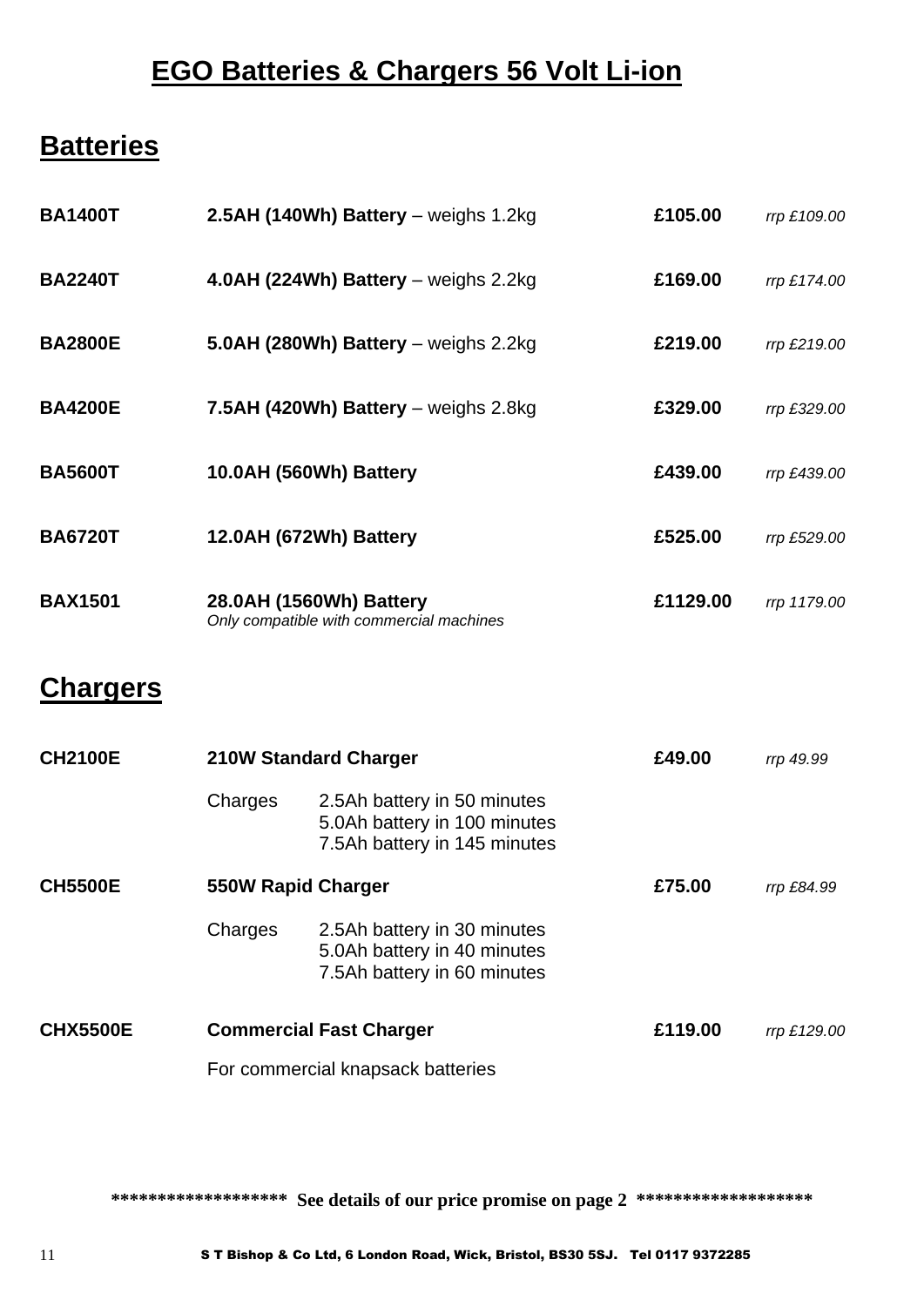## **PETROL ROTARY MOWERS**

#### **HAND PROPELLED**

**4 WHEELED** 

#### **BUDGET**

| 1. | <b>Mountfield HP41</b>                             |                                                                                                                                                                                               | £199.00 | rrp £230.00 |
|----|----------------------------------------------------|-----------------------------------------------------------------------------------------------------------------------------------------------------------------------------------------------|---------|-------------|
|    |                                                    | 39cm CUT. Stiga ST120 123cc engine. Budget mower with polypropylene deck & individual<br>wheel adjusters. Height of cut 25-70mm. 40I Fabric catcher. 19.5kg.                                  |         |             |
| 2. | <b>Mountfield HP42</b>                             |                                                                                                                                                                                               | £249.00 | rrp £285.00 |
|    | adjuster. Height of cut 22-65mm. 60I grasscatcher. | 41cm Cut. Mountfield ST120 123cc engine. Budget mower with steel deck. Single lever height                                                                                                    |         |             |
| 3. | <b>Masport 150ST L</b>                             |                                                                                                                                                                                               | £219.00 | rrp £245.00 |
|    |                                                    | 42cm, 16" cut. 123cc Loncin engine. Steel deck and single lever height adjustment 15-64mm.<br>A good quality, light and compact machine at an attractive price. Catcher 401. 25kg.            |         |             |
| 4. | <b>Masport 150ST</b>                               |                                                                                                                                                                                               | £249.00 | rrp £279.00 |
|    |                                                    | 42cm, 16" cut. Briggs & Stratton 125cc engine. Steel deck and single lever height adjustment<br>15-64mm. A good quality, light and compact machine at an attractive price. Catcher 40I. 25kg. |         |             |
| 5. | <b>Masport 200ST L</b>                             |                                                                                                                                                                                               | £259.00 | rrp £285.00 |
|    | 70mm. 46I Fabric grasscatcher. 28kg.               | 18" cut. 123cc Loncin engine. Steel cutter deck with single lever height adustment 10-                                                                                                        |         |             |
| 6. | <b>Masport 200ST</b>                               | [Best Seller]                                                                                                                                                                                 | £299.00 | rrp £339.00 |
|    |                                                    | 18" cut. 125cc Briggs & Stratton engine. Steel cutter deck with single lever height<br>adustment 10-70mm. 46I Fabric grasscatcher. 28kg.                                                      |         |             |
| 7. | <b>Hayter Osprey 46 Push</b>                       | (610)                                                                                                                                                                                         | £339.00 | rrp £379.00 |

48cm cut. **Briggs & Stratton 450E 125cc engine**. Steel cutter deck with single lever height adjustment 25-70mm. 55l Catcher.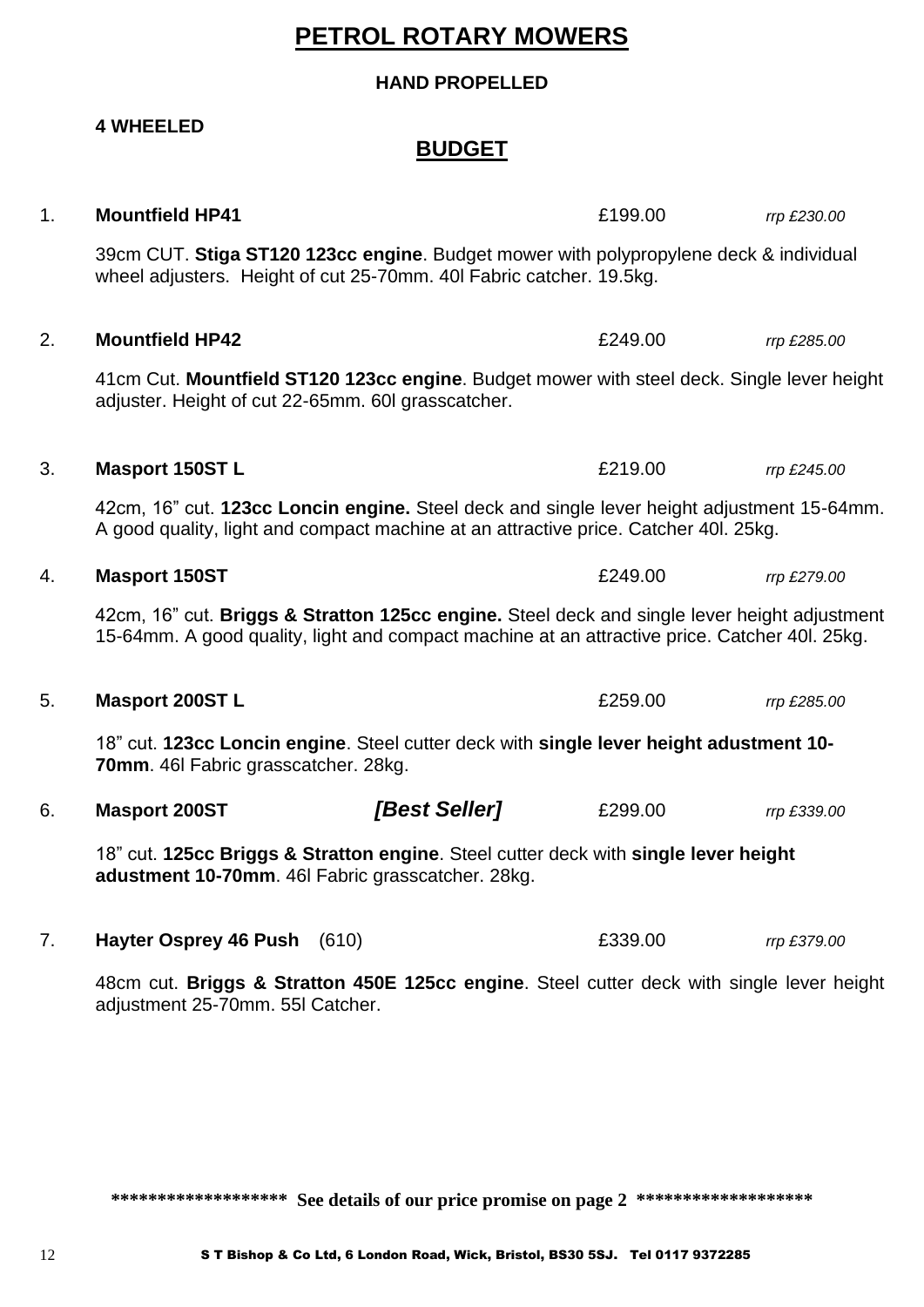## **PETROL ROTARY MOWERS - 4 Wheeled Budget Cont**

#### **4 WHEELED MOWERS (push) continued**

## **PREMIUM**

### 8. **Masport 300 AL L E355.00** *rrp £395.00*

18" cut. **123cc Loncin engine**. Heavy duty **cast aluminium deck**. Single lever height adjustment 10-70mm. Sturdy plastic grasscatcher 46l. Ergo Handlebar. Swinging metal blades. 25kg.

9. **Weibang Virtue 46 SPP (NEW)** £429.00 *rrp £499.00*

46cm cut. **140cc LoncinX145 engine**. New 4 in 1 heavy duty steel deck & ball bearing wheels. 55l fabric grassbag. Single lever height adjustment 20-70mm.

#### 10. **Masport 500 AL** £499.00 *rrp £559.00*

46cm cut. 5hp Briggs & Stratton Readystart engine. Heavy duty cast aluminium deck with ball bearing wheels. Single lever height adjustment 10-70mm. Sturdy plastic grasscatcher 46l. Now fitted with Smartchute for cutting without the grassbox. Swinging metal blades. 30kg.

#### 11. **Masport Contractor 625AL** £509.00 *rrp £575.00*

48cm (19") cut. Briggs & Stratton 675 Readystart engine. Heavy duty cast aluminium deck with ball bearing wheels. Single lever height adjustment 10-70mm. Swinging metal blades. 67l Collector. Metal deflector & mulch plug. 30kg.

#### 12. **Masport Widecut 800AL Push** £579.00 *rrp £645.00*

54cm cut. Briggs & Stratton XVS675 engine. Heavy duty cast aluminium deck with ball bearing wheels. Single lever height adjustment 10-70mm. Large capacity (67L) grasscatcher. 38kg.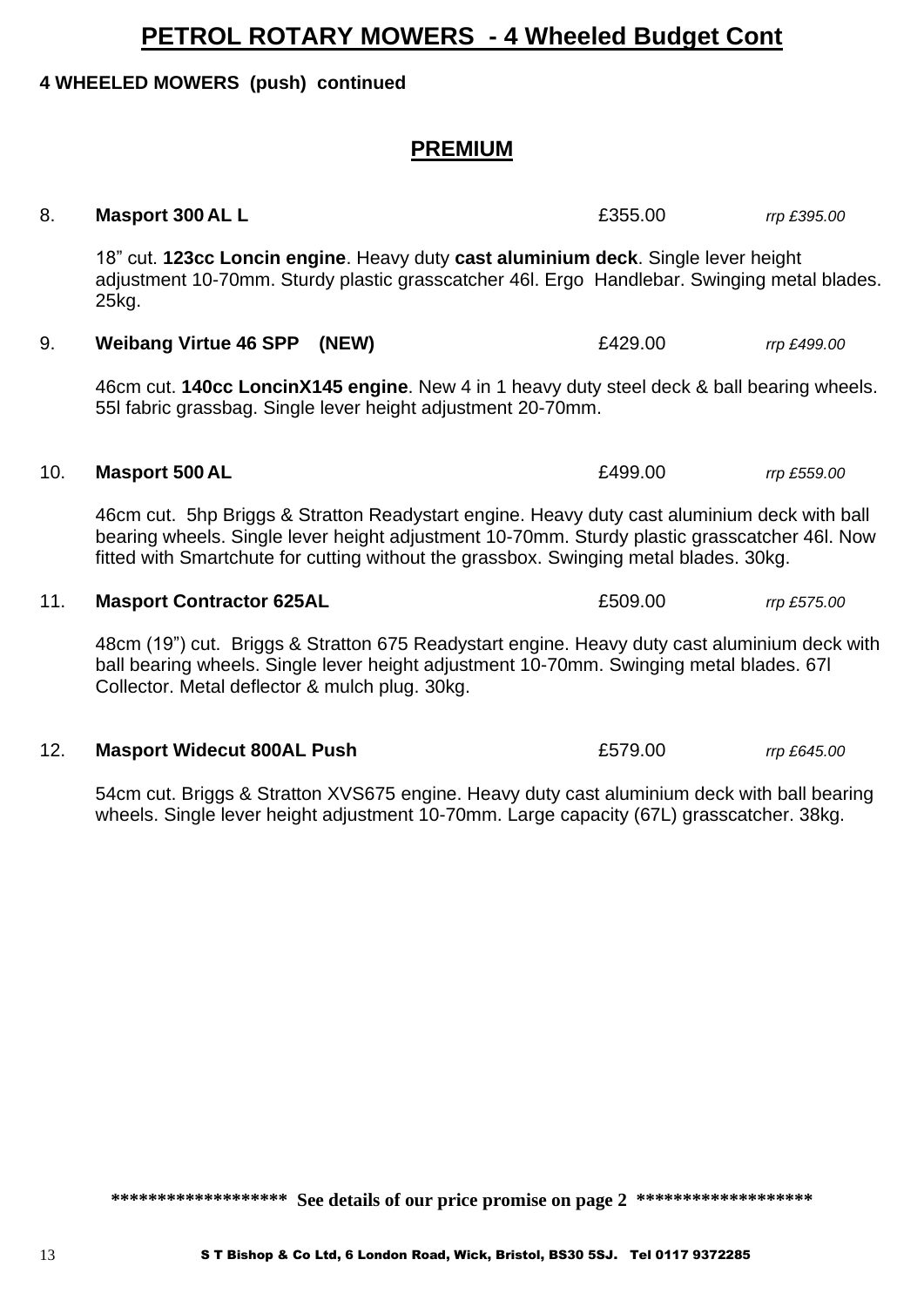## **PETROL ROTARY MOWERS**

#### **HAND PROPELLED**

#### **REAR ROLLER MOWERS**

#### 1. **Mountfield S421R HP** £399.00 *rrp £448.00*

41cm cut. Rear roller. **Stiga ST120 123cc engine**. Steel deck. Single lever height adjustment 20-70mm. 55l Catcher. 29kg.

#### 2. **Hayter Harrier 41 Push (374)** £639.00 *rrp £699.00*

41cm cut. Rear roller. Briggs & Stratton Readystart engine. Heavy duty cast aluminium deck. Single lever height adjustment 13-65mm. Lifetime guarantee against bending the crankshaft. 53l Catcher. 33kg.

#### 3. **Masport Rotarola Push** £565.00 *rrp £629.00*

48cm cut. Steel rear roller. Briggs & Stratton Readystart engine. Heavy duty cast aluminium deck. Single lever height adjustment 10-70mm. 55l Catcher. 39kg.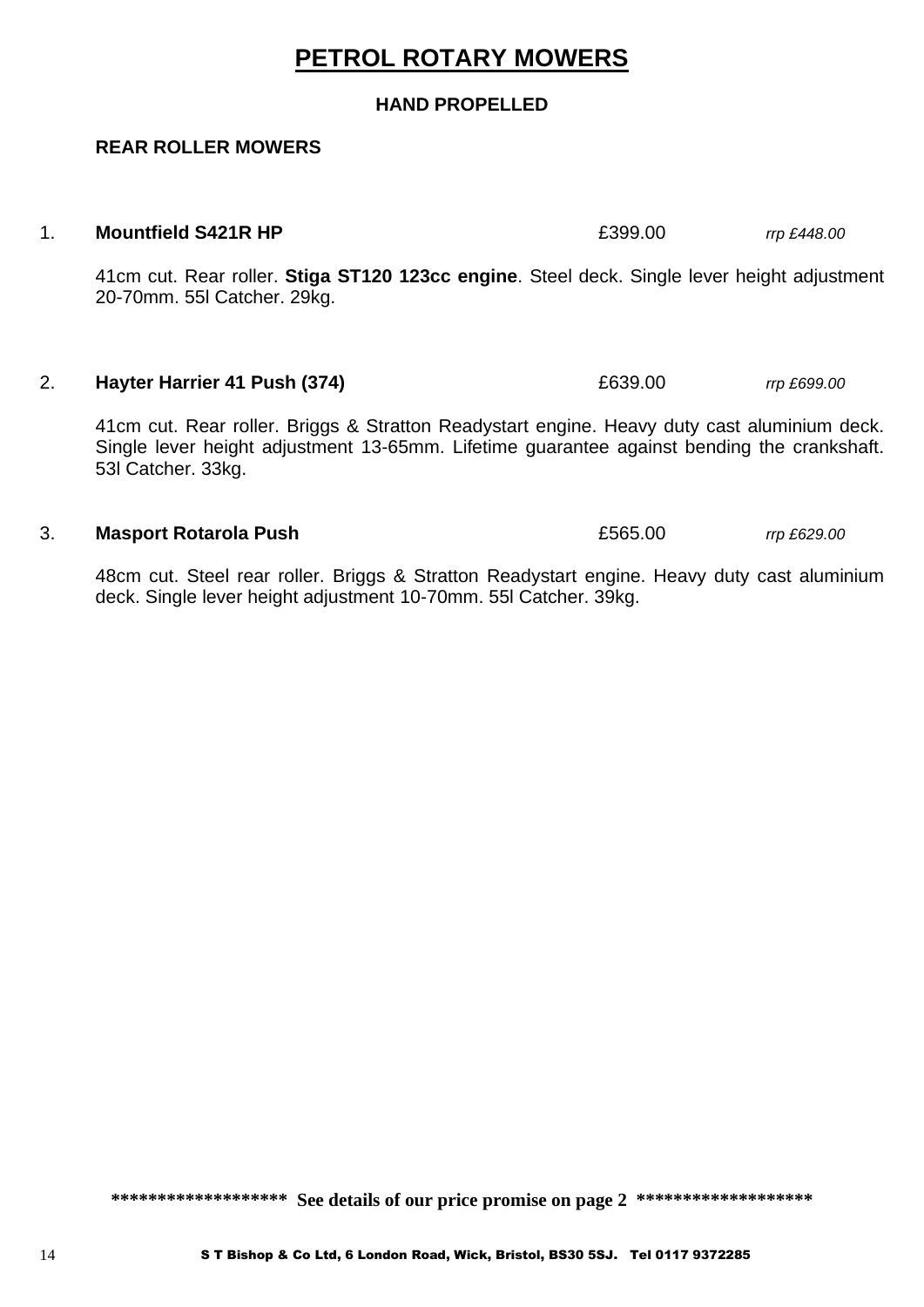## **PETROL ROTARY MOWERS**

#### **SELF PROPELLED**

#### **4 WHEELED MOWERS**

## **STEEL DECK**

### **15-17" / 39-43cm**

| 1. | <b>Mountfield SP41</b>                                                                                                                                                  |               | £239.00 | rrp £271.00 |
|----|-------------------------------------------------------------------------------------------------------------------------------------------------------------------------|---------------|---------|-------------|
|    | 39cm cut. Stiga ST120 123cc engine. Polypropylene deck. Fabric grasscatcher. Single speed.<br>Three lever height adjustment 25-70mm. 20kg.                              |               |         |             |
| 2. | <b>Mountfield SP42</b>                                                                                                                                                  |               | £299.00 | rrp £327.00 |
|    | 41cm cut. Stiga ST120 123cc engine. Steel deck. 60l grasscatcher. Single speed. Single lever<br>height adjustment 22-65mm.                                              |               |         |             |
| 3. | <b>Masport 150ST SP L</b>                                                                                                                                               |               | £295.00 | rrp £325.00 |
|    | 42cm cut. 123cc Loncin engine. 3 in 1 steel deck with mulch plug and ball bearing wheels. 40<br>grasscatcher. Single lever height adjustment 12-58mm. 27kg.             |               |         |             |
| 4. | <b>Masport 150ST SP</b>                                                                                                                                                 |               | £319.00 | rrp £349.00 |
|    | 42cm cut. Briggs & Stratton 125cc engine. 3 in 1 steel deck with mulch plug and ball bearing<br>wheels. 40I grasscatcher. Single lever height adjustment 12-58mm. 27kg. |               |         |             |
| 5. | <b>Mountfield SP46</b>                                                                                                                                                  |               | £339.00 | rrp £388.00 |
|    | 46cm 18" cut. Stiga ST120 123cc OHV engine. Steel deck. 60l grasscatcher. Single speed.<br>Single lever height adjustment 22-65mm. 26kg                                 |               |         |             |
| 6. | <b>Mountfield SP46 Elite</b>                                                                                                                                            |               | £449.00 | rrp £491.00 |
|    | 46cm 18" cut. Honda GCVx145 145cc OHV engine. Steel deck. 60l grasscatcher. Single<br>speed. Single lever height adjustment 22-80mm. 30kg                               |               |         |             |
| 7. | <b>Masport 250ST SP L</b>                                                                                                                                               |               | £345.00 | rrp £379.00 |
|    | 46cm cut. 139cc Loncin engine. 3 in 1 Steel deck. Swinging blades. Single lever height<br>adjustment 10-70mm. 46I Fabric grasscatcher. 31kg.                            |               |         |             |
| 8. | <b>Masport 250ST SP</b>                                                                                                                                                 | (Best Seller) | £389.00 | rrp £429.00 |
|    | 46cm cut. Briggs & Stratton 140cc engine. 3 in 1 Steel deck. Swinging blades. Single lever<br>height adjustment 10-70mm. 46I Fabric grasscatcher. 31kg.                 |               |         |             |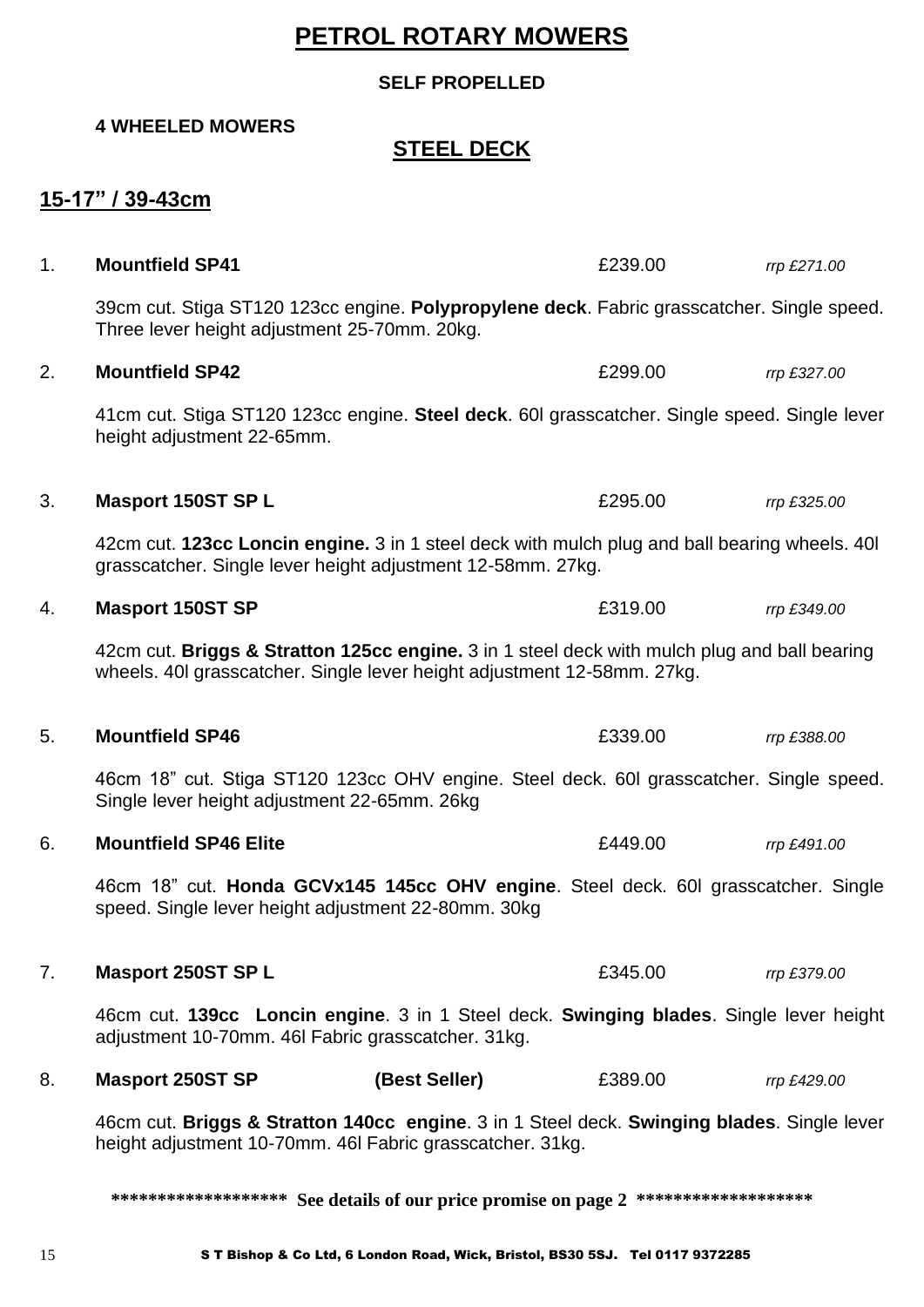### **18-19" / 46-48cm**

46cm cut. **Briggs & Stratton 500E 140cc engine**. Steel deck & ball bearing wheels. **Single lever height adjustment 25-70mm**. 55l Fabric grass collector.

9. **Hayter Osprey 46 Autodrive** £449.00 *rrp £499.00*

#### 10. **Masport 350ST SP** £449.00 *rrp £489.00*

46cm cut. **Briggs & Stratton 140cc engine**. Thicker 3 in 1 Steel deck than 250ST. Ball bearing wheels. **Swinging blades**. Single lever height adjustment 10-70mm. 46l Solid grasscatcher. 35kg. Handle lift for easier catcher fitting.

#### 11. **Weibang Virtue 46 SVP (PRO)** £499.00 *rrp £599.00*

46cm cut. **140cc LoncinX145 engine**. **Variable Speed**. New 4 in 1 heavy duty steel deck & ball bearing wheels. 55l fabric grassbag. Single lever height adjustment 20-70mm. 28kg.

#### 12. **Mountfield SP485 HW V** £559.00 *rrp £650.00*

48cm cut. **Honda GCVx145 engine**. Steel deck and ball bearing wheels. Variable speed. 70l grasscatcher. Single point height adjustment 26-87mm. 36kg.

#### 13 . **Alko Premium 470SPi-A** £539.00 *rrp £589.00*

46cm cut. **Alko Pro 170 Electric-Start engine**. Collect, Mulch, Side or Rear Discharge cuttings. Steel deck & ball bearing wheels. **Single lever height adjustment 30-80mm**. 70l grass collector.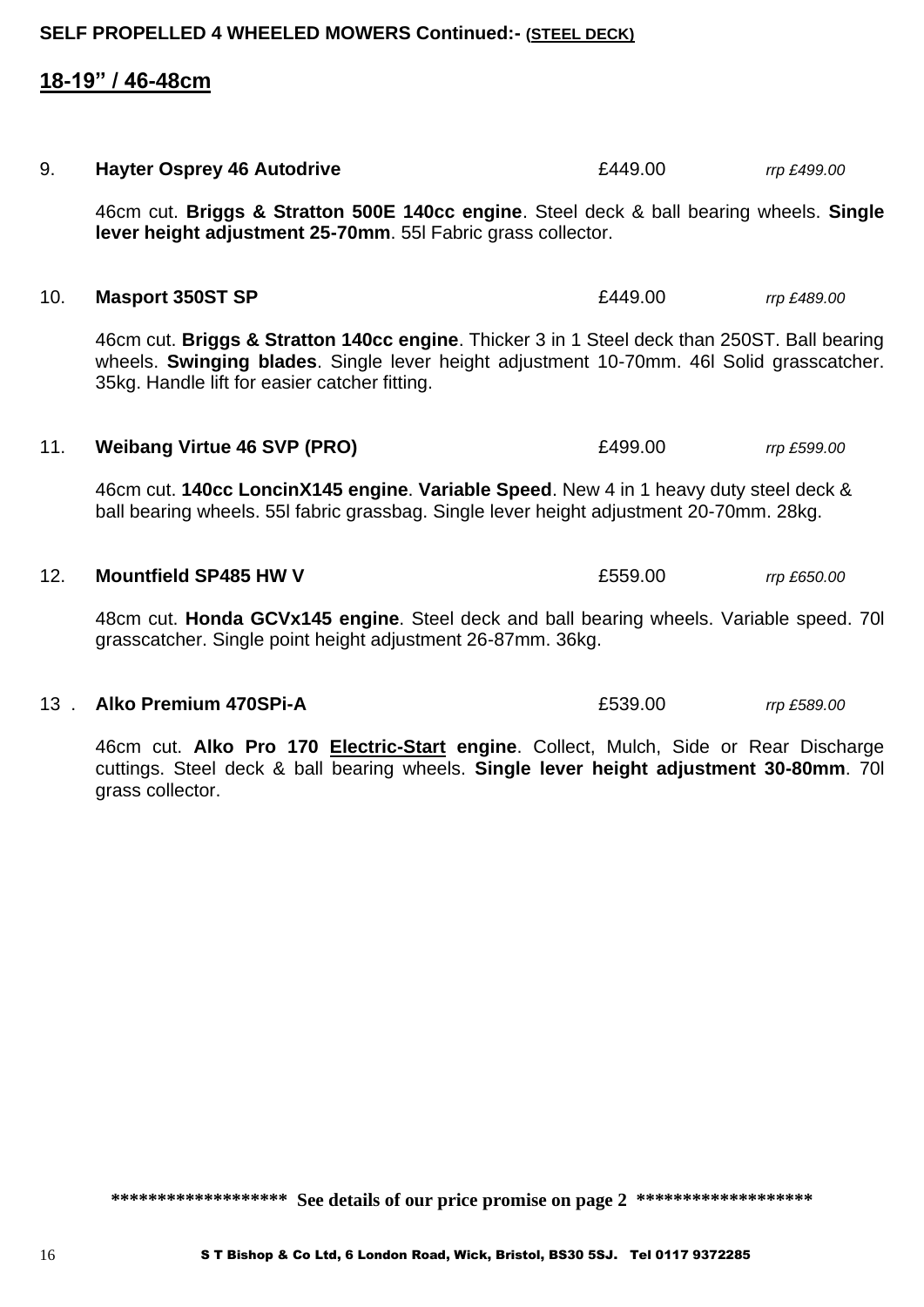**SELF PROPELLED 4 WHEELED MOWERS Continued:- (STEEL DECK)**

**20-22" / 50-56cm**

| 14. | <b>Mountfield SP53</b>                                                                                                                                                                              | £399.00 | rrp £459.00 |
|-----|-----------------------------------------------------------------------------------------------------------------------------------------------------------------------------------------------------|---------|-------------|
|     | 53cm 21" cut. Mountfield ST170 160cc OHV engine. Steel deck. 60l grasscatcher. Single<br>speed. Single lever height adjustment 27-90mm. 35kg                                                        |         |             |
| 15. | <b>Mountfield SP53 Elite</b>                                                                                                                                                                        | £479.00 | rrp £523.00 |
|     | 53cm 21" cut. Honda GCVx170 160cc OHC engine. Steel deck. 60l grasscatcher. Single speed.<br>Single lever height adjustment 27-90mm. 35kg                                                           |         |             |
| 16. | <b>Mountfield HW531PD</b>                                                                                                                                                                           | £499.00 | rrp £638.00 |
|     | 53cm cut. Mountfield ST170 OHV engine. Steel deck & ball bearing wheels. 4 in 1 function.<br>Single lever height adjustment 26-87mm. 70I catcher. 36kg.                                             |         |             |
| 18. | <b>Weibang Virtue 50 SVP (PRO)</b>                                                                                                                                                                  | £599.00 | rrp £699.00 |
|     | 50cm cut. 160cc Loncin engine. Variable Speed. New 4 in 1 heavy duty steel deck & ball<br>bearing wheels. 60I fabric grassbag. Single lever height adjustment 20-70mm. 40kg.                        |         |             |
| 19. | <b>Masport Widecut 800ST</b>                                                                                                                                                                        | £589.00 | rrp £659.00 |
|     | 54cm cut. 190cc Briggs & Stratton Readystart engine. Steel deck. Ball bearing wheels. 551<br>grasscatcher. Single speed. Mulch plug. Single lever height adjustment 10-70mm. 43kg.                  |         |             |
| 20  |                                                                                                                                                                                                     |         |             |
|     | <b>Toro 21771</b>                                                                                                                                                                                   | £699.00 | rrp £769.00 |
|     | 55cm / 22" cut. Briggs & Stratton readystart engine. Steel deck. ADS Variable speed system.<br>Can be used to collect, side discharge or mulch grass. 74I catcher. Height of cut 25-102mm.<br>37kg. |         |             |

**New 4 Wheel Drive system for better traction on slopes.** 55cm / 22" cut. Briggs & Stratton readystart engine. Steel deck. **Variable speed transmission**. Can be used to **collect, side discharge or mulch grass**.

21. **Toro 21774** £759.00 *rrp £839.00*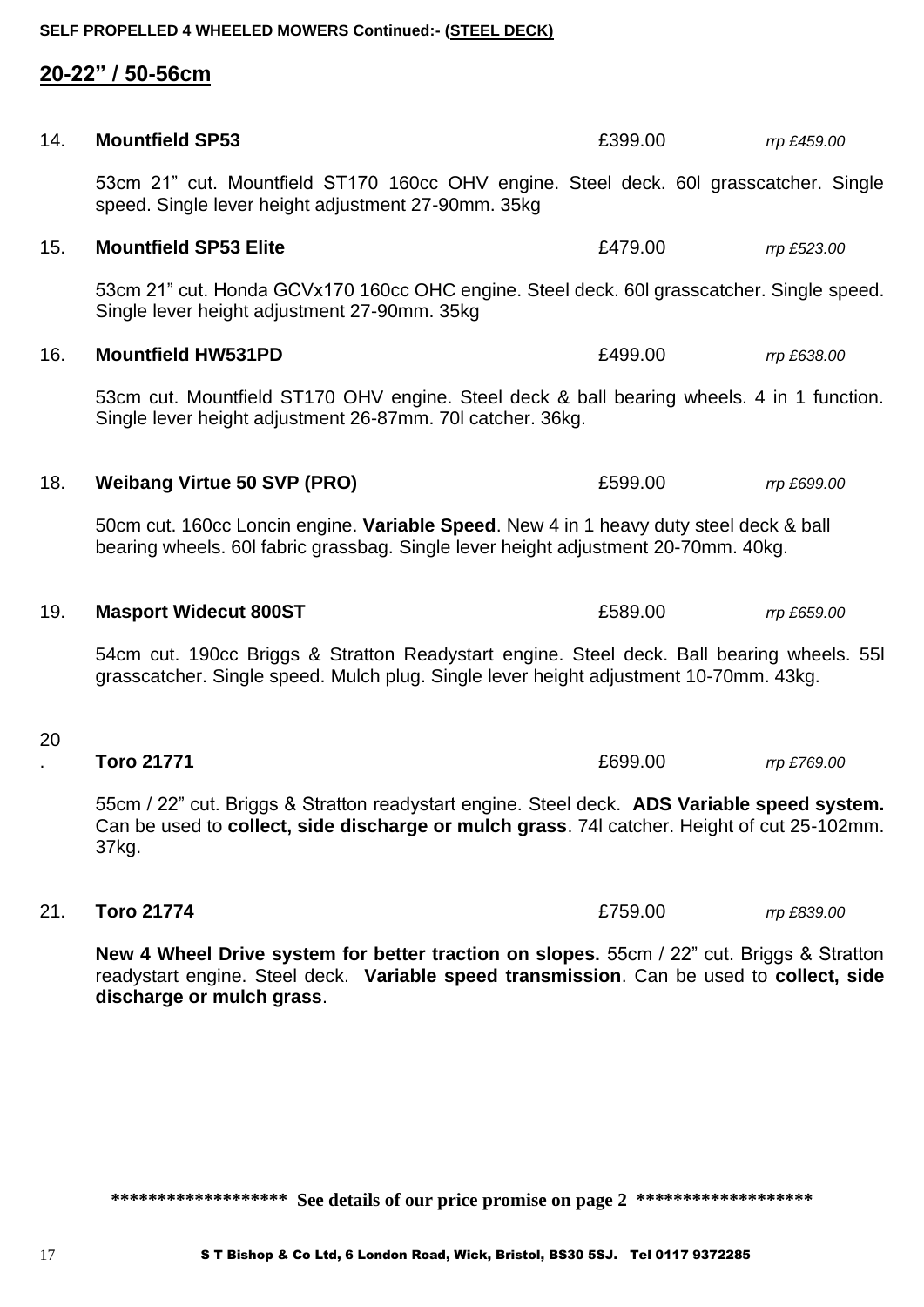#### S**ELF PROPELLED 4 WHEELED MOWERS Continued:- (STEEL DECK )**

| 22. | <b>Weibang Virtue 53 SSD</b>                                                                                                                                                                                                                                          | £849.00  | rrp £899.00  |
|-----|-----------------------------------------------------------------------------------------------------------------------------------------------------------------------------------------------------------------------------------------------------------------------|----------|--------------|
|     | 53cm cut. 196cc Loncin engine. Shaft Drive and 3 Speed Pro gearbox. 4 in 1 heavy duty<br>steel deck & ball bearing wheels. 70I fabric grassbag. Single lever height adjustment 25-80mm.<br>47kg.                                                                      |          |              |
| 23. | <b>Weibang Virtue 53 SSD BBC</b>                                                                                                                                                                                                                                      | £949.00  | rrp £999.00  |
|     | As Virtue 53 SSD but with <b>Blade Brake / Clutch</b> mechanism and 3 in 1 deck.                                                                                                                                                                                      |          |              |
| 24. | <b>Masport Contractor</b>                                                                                                                                                                                                                                             | £999.00  | rrp £1049.00 |
|     | 21"/52cm cut. 190cc Briggs & Stratton 850EX engine. Extra thick steel deck. Professional ball<br>bearing wheels. 80I grasscatcher. Heavy duty 3 speed gearbox. Single lever height<br>adjustment 28-115mm. 46kg. 2 year Pro warranty. 57kg                            |          |              |
| 25. | <b>Masport Contractor BBC</b>                                                                                                                                                                                                                                         | £1139.00 | rrp £1275.00 |
|     | As Contractor above but fitted with Blade Brake/Clutch mechanism and 4 bladed cutting disc.                                                                                                                                                                           |          |              |
| 26. | <b>Wide Mower</b><br>Toro Timemaster (21810)                                                                                                                                                                                                                          | £1349.00 | rrp £1479.00 |
|     | Very wide 76cm / 30" cut. Briggs & Stratton 223cc OHV engine. Variable speed<br>transmission with traction assist lever for sloping ground. Can be used to collect, side<br>discharge or mulch grass. Blade brake/clutch. This new mower is significantly larger than |          |              |

**discharge or mulch grass**. Blade brake/clutch. This new mower is significantly larger than your standard 21 or 22" top end machine bridging the gap between a standard pedestrian mower and a small ride-on. 88l catcher. Height of cut 32-108mm. 62kg.

#### 27. **Toro Timemaster E/S (21811)** £1429.00 *rrp £1579.00*

As Timemaster 20976 but with **Electric Start.**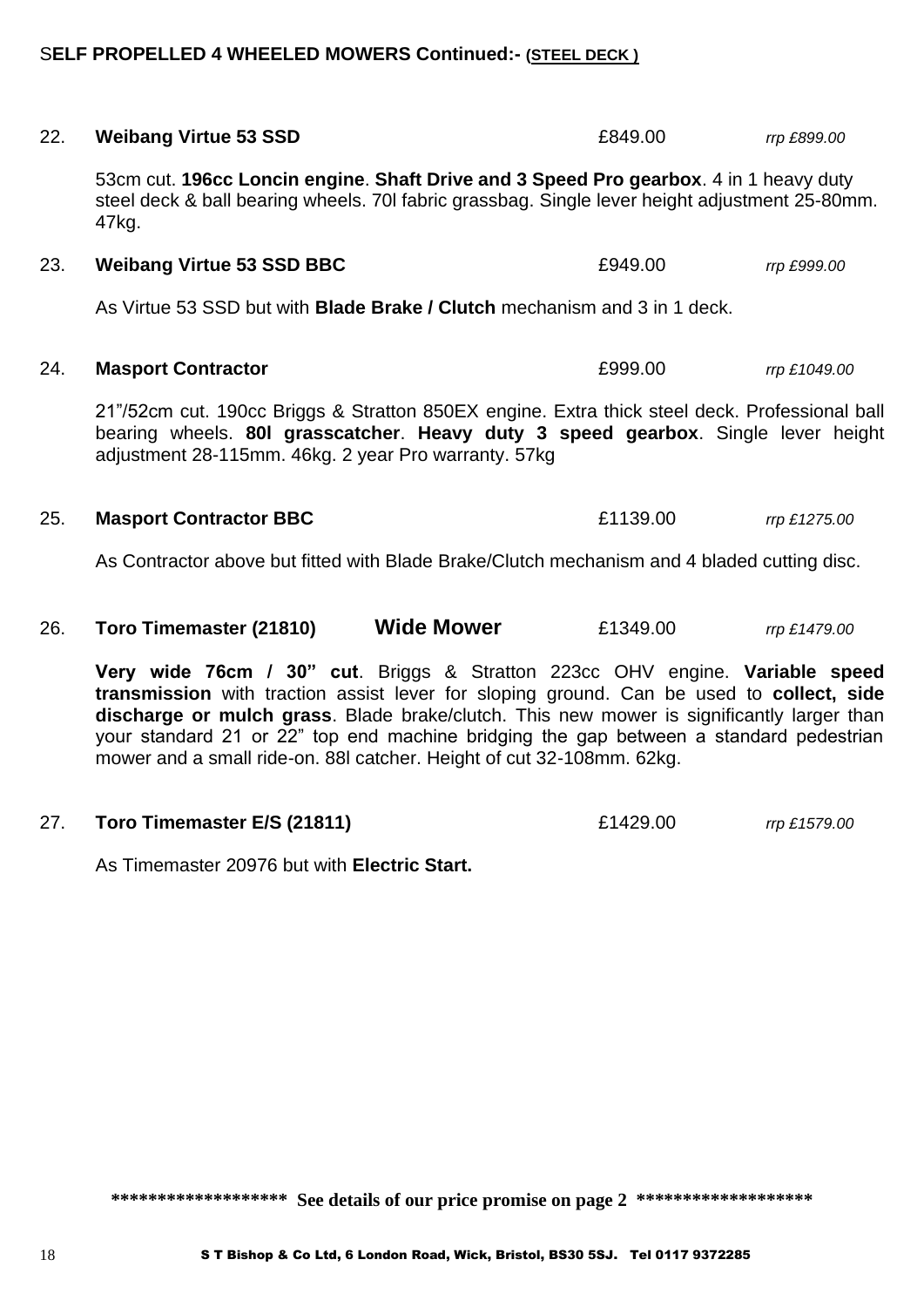**SELF PROPELLED 4 WHEELED MOWERS Continued:-**

#### **ALUMINIUM DECK / GALVANISED STEEL / PREMIUM**

#### **18-19" / 46-48cm**

# 29. **Masport 575AL SP**  $\qquad 29.$  **Masport 575AL SP** 46cm cut. Briggs & Stratton Readystart engine. Heavy duty cast aluminium deck. Ball bearing wheels. **Swinging blades.** Weighs 37kg. **Single lever height adjustment 10mm – 70mm.** 46l Solid Grassbox. 30. **Masport 575AL SP Instart** £749.00 *rrp £835.00* As 575AL SP but with Briggs & Stratton Instart (**Electric Start**) Engine. 31. **Stiga Twinclip 950V** £699.00 *rrp £853.00* 48cm cut. **Stiga ST200 196cc engine**. 3 in 1 Galvanised Steel deck & ball bearing wheels. **Single point height adjustment 25-77mm**. 70l Grass collector. New Twinclip blade. Weighs 49kg. 32. **Stiga Twinclip 950VE** £839.00 *rrp £1034.00* As Twinclip 950V but fitted with Stiga ST200 LS 196cc **Electric Start engine**. **Variable Speed**. 43kg.

33. **Stiga Twinclip 950e V (Battery)** £799.00 *rrp £997.00*

48cm cut. **Self propelled with electric speed variator. Galvanised steel chassis.** Single lever height of cut 25-77mm. **Runs on 2 X 48V Lithium Ion batteries – Supplied separately – see Stiga 500 on pages 7 & 8.** Can collect, rear discharge or mulch grass clippings. **£1212 with 2 X 5AH batteries and dual charger.**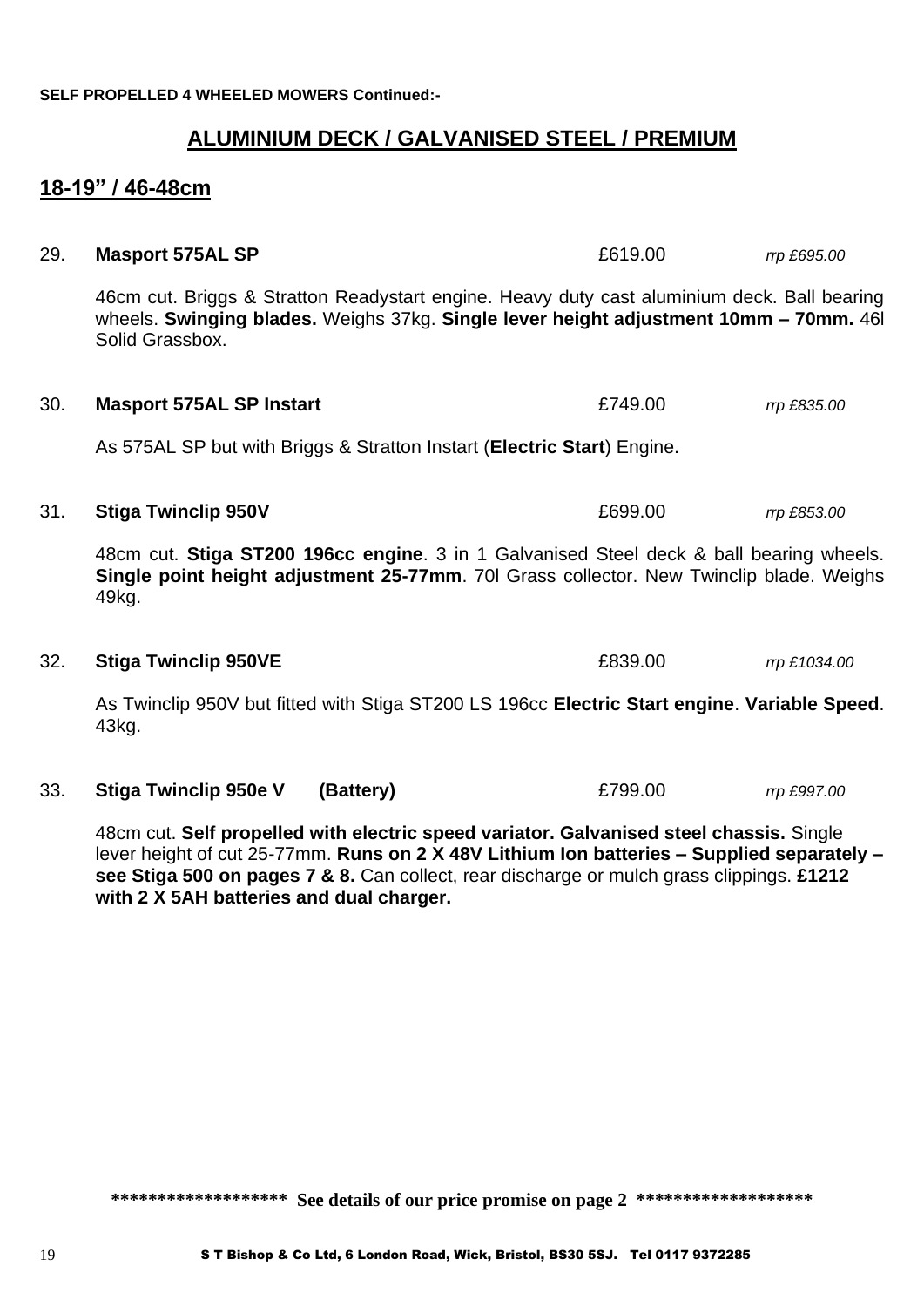#### **SELF PROPELLED 4 WHEELED MOWERS Continued:-**

### **ALUMINIUM DECK / GALVANISED STEEL / PREMIUM**

| 34. | <b>Masport Widecut 800AL SP Combi</b>                                                                                                                                                                                       |                    | £679.00  | rrp £759.00  |
|-----|-----------------------------------------------------------------------------------------------------------------------------------------------------------------------------------------------------------------------------|--------------------|----------|--------------|
|     | 54cm cut. Briggs & Stratton XVS675 engine. Heavy duty cast aluminium deck. Ball bearing<br>wheels. Single lever height adjustment 10-70mm. 43kg.                                                                            |                    |          |              |
| 35. | <b>Masport Widecut 800AL SP Pro</b>                                                                                                                                                                                         |                    | £749.00  | rrp £839.00  |
|     | 54cm cut. 190cc Briggs & Stratton 850 engine. Heavy duty cast aluminium deck. Ball bearing<br>wheels. Disc mounted blades. 80 fabric grasscatcher. Single lever height adjustment 10-<br><b>70mm.</b> 43kg.                 |                    |          |              |
| 36. | <b>Mountfield SP555 V</b>                                                                                                                                                                                                   | <b>Best Seller</b> | £729.00  | rrp £865.00  |
|     | 53cm cut. Honda GCVx170 engine. Galvanised Steel deck & ball bearing wheels. Single lever<br>height adjustment 25-77mm. Variable travel speed. 70 Grass collector & mulch plug. 45kg.                                       |                    |          |              |
| 37. | <b>Stiga Twinclip 955 B</b>                                                                                                                                                                                                 |                    | £1099.00 | rrp £1364.00 |
|     | 53cm cut. Honda GXV160 engine. Galvanised Steel deck & ball bearing wheels. Single point<br>height adjustment 25-75mm. 70I Grass Collector. 4-in-1 function (with side discharge).                                          |                    |          |              |
| 38. | <b>Stiga Twinclip 955 VE</b>                                                                                                                                                                                                |                    | £1099.00 | rrp £1347.00 |
|     | 53cm cut. Honda GCVxE170 Electric Start engine. Galvanised Steel deck & ball bearing<br>wheels. Single point height adjustment 25-75mm. 701 Grass Collector. 4-in-1 function (with<br>side discharge).                      |                    |          |              |
| 39. | <b>Stiga Twinclip 55 SH BBC</b>                                                                                                                                                                                             |                    | £1099.00 | rrp £1189.00 |
|     | As Twinclip 55 SV H but with Honda Professional GXV160 engine, single speed drive and<br><b>Blade Brake Clutch.</b>                                                                                                         |                    |          |              |
| 40. | <b>Weibang Virtue 53 PRO</b>                                                                                                                                                                                                |                    | £1269.00 | rrp £1399.00 |
|     | 53cm cut. Kawasaki FJ180V engine. Pro - 3 Speed Gearbox. Heavy Duty aluminium deck &<br>ball bearing wheels. Single point height adjustment 25 - 75mm. Anti-Vibration handle<br>mounts. 70I Grass collector. Weighs 54.9kg. |                    |          |              |
| 41. | <b>Weibang Virtue 53 PRO BBC</b>                                                                                                                                                                                            |                    | £1369.00 | rrp £1499.00 |
|     | As Virtue 53 Pro but with <b>Blade Brake / Clutch</b> mechanism.                                                                                                                                                            |                    |          |              |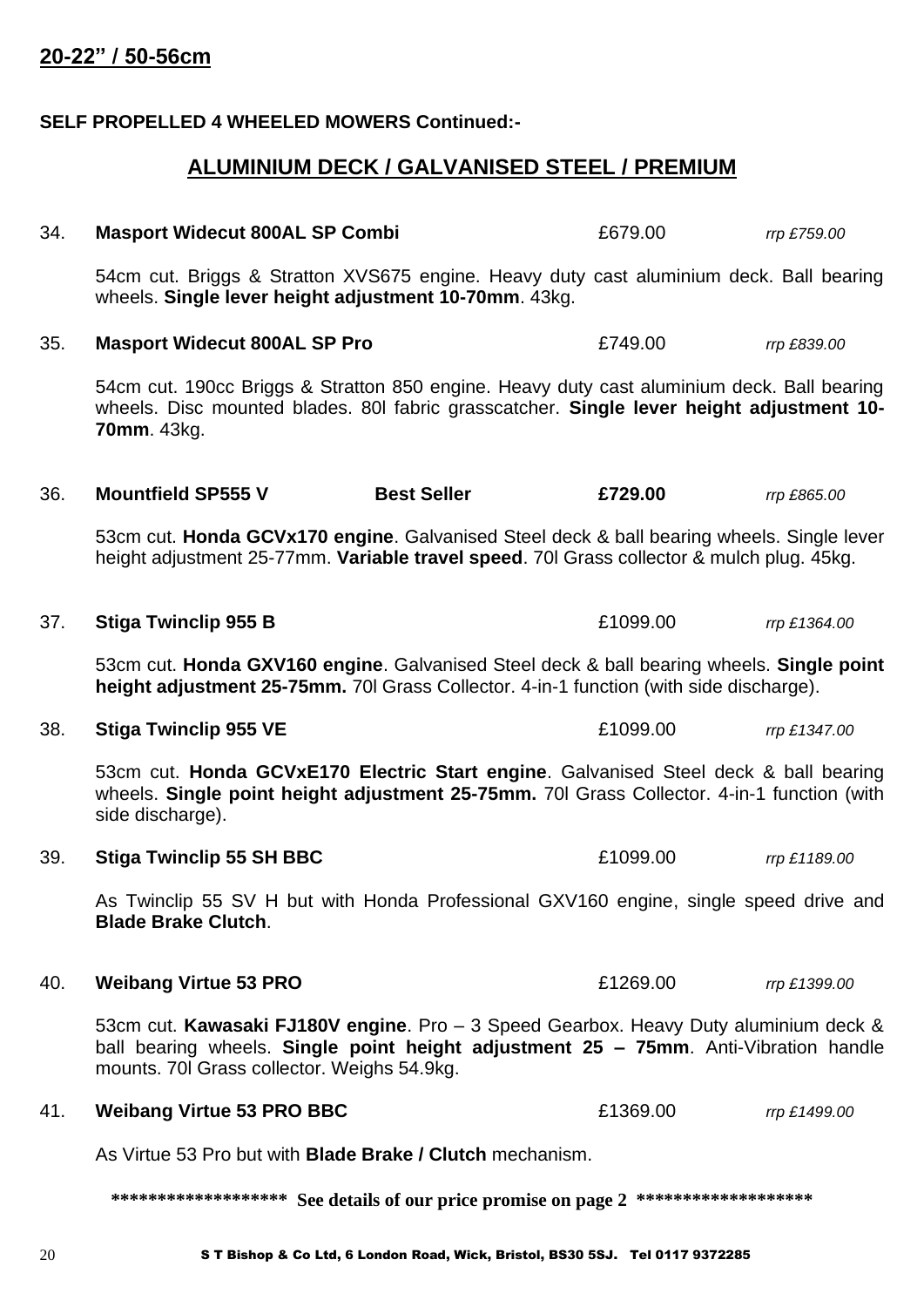## **PETROL ROTARY MOWERS**

#### **SELF PROPELLED**

#### **REAR ROLLER MOWERS**

#### **BUDGET**

#### 1. **Mountfield S421R PD** £449.00 *rrp £500.00*

42cm cut. Rear roller. 140cc Mountfield ST140 engine. Steel deck. Single lever height adjustment 20-701mm. 55l catcher. 32kg.

2. **Hayter Spirit 41 Autodrive (619)** *Limited Stock* £499.00 *rrp £550.00*

42cm cut. Rear roller. 4hp Briggs & Stratton engine. **Low weight** design using light aluminium chassis with tough ABS plastic body. **Single lever height adjustment 13-65mm**. Lifetime guarantee against bending the crankshaft. 55l catcher. 33kg.

#### 3. **Mountfield S461R PD** £589.00 *rrp £643.00*

46cm cut. Rear roller. Mountfield ST170 engine. Steel deck. Single lever height adjustment 20- 70mm. 55l catcher. 34kg.

#### 4. **Mountfield SP465R** £599.00 *rrp £619.00*

As S461R PD but fitted with **Honda GCVx145 engine**. **(Limited Stock – Honda version temporarily discontinued)**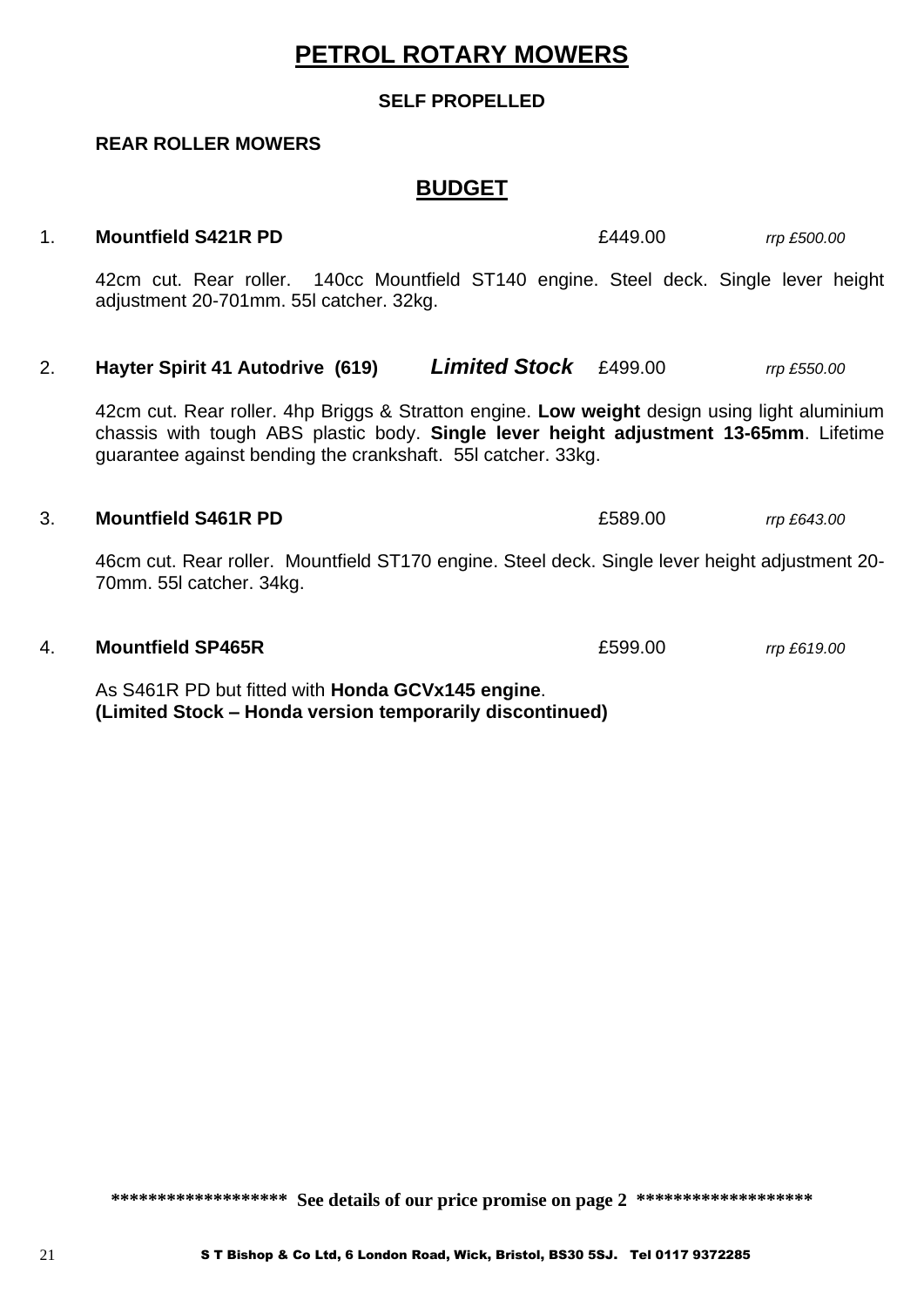#### **SELF PROPELLED REAR ROLLER MOWERS (continued)**

#### **PREMIUM**

#### **16" / 42cm**

| 5.  | Hayter Harrier 41 VS (375)                                                                                                                                                                                                                   | £769.00 | rrp £849.00  |
|-----|----------------------------------------------------------------------------------------------------------------------------------------------------------------------------------------------------------------------------------------------|---------|--------------|
|     | 42cm cut. Rear roller. 5hp Briggs & Stratton 625E engine. Heavy duty cast aluminium deck.<br>Single lever height adjustment 13-60mm. Lifetime guarantee against bending the crankshaft<br>& lifetime deck warranty. Vari-speed. 60I catcher. |         |              |
| 6.  | Hayter Harrier 41 VS E/S (376)                                                                                                                                                                                                               | £940.00 | rrp £1040.00 |
|     | As Harrier 41 Autodrive but with electric start.                                                                                                                                                                                             |         |              |
| 7.  | <b>Hayter Harrier 41 Pro</b><br>(379)                                                                                                                                                                                                        | £940.00 | rrp £1040.00 |
|     | As Harrier 41 Autodrive but with Honda GCVx145 engine, reinforced handles and front bumper.<br>Single speed for increased reliability and 2 year commercial warranty.                                                                        |         |              |
|     | 18-19" / 46-48cm                                                                                                                                                                                                                             |         |              |
| 8.  | <b>Masport Rotarola L</b><br><b>New</b>                                                                                                                                                                                                      | £649.00 | rrp £725.00  |
|     | 46cm cut. Steel rear roller. 159cc OHV Loncin engine. Heavy duty cast aluminium deck.<br>Single lever height adjustment16-55mm. Swinging blades. 54I catcher. 44.5kg.                                                                        |         |              |
| 9.  | <b>Masport Rotarola</b>                                                                                                                                                                                                                      | £739.00 | rrp £825.00  |
|     | 46cm cut. Steel rear roller. Briggs & Stratton engine. Heavy duty cast aluminium deck. Single<br>lever height adjustment16-55mm. Swinging blades. 54I catcher. 44.5kg.                                                                       |         |              |
| 10. | <b>Masport Rotarola (Honda)</b>                                                                                                                                                                                                              | £799.00 | rrp £889.00  |
|     | As above but fitted with Honda engine. 42kg                                                                                                                                                                                                  |         |              |
| 11. | <b>Masport Rotarola E/S</b>                                                                                                                                                                                                                  | £849.00 | rrp £959.00  |
|     | As above but fitted with Briggs & Stratton Instart - Electric Start engine. 43kg.                                                                                                                                                            |         |              |
| 12. | <b>Mountfield SP505R V</b>                                                                                                                                                                                                                   | £899.00 | rrp £1117.00 |
|     | 48cm cut. Steel rear roller. Honda GCVx170 engine. Galvanised Steel & Aluminium chassis.<br>Variable speed. Single lever height adjustment 13-65mm. 80I catcher. 45kg.                                                                       |         |              |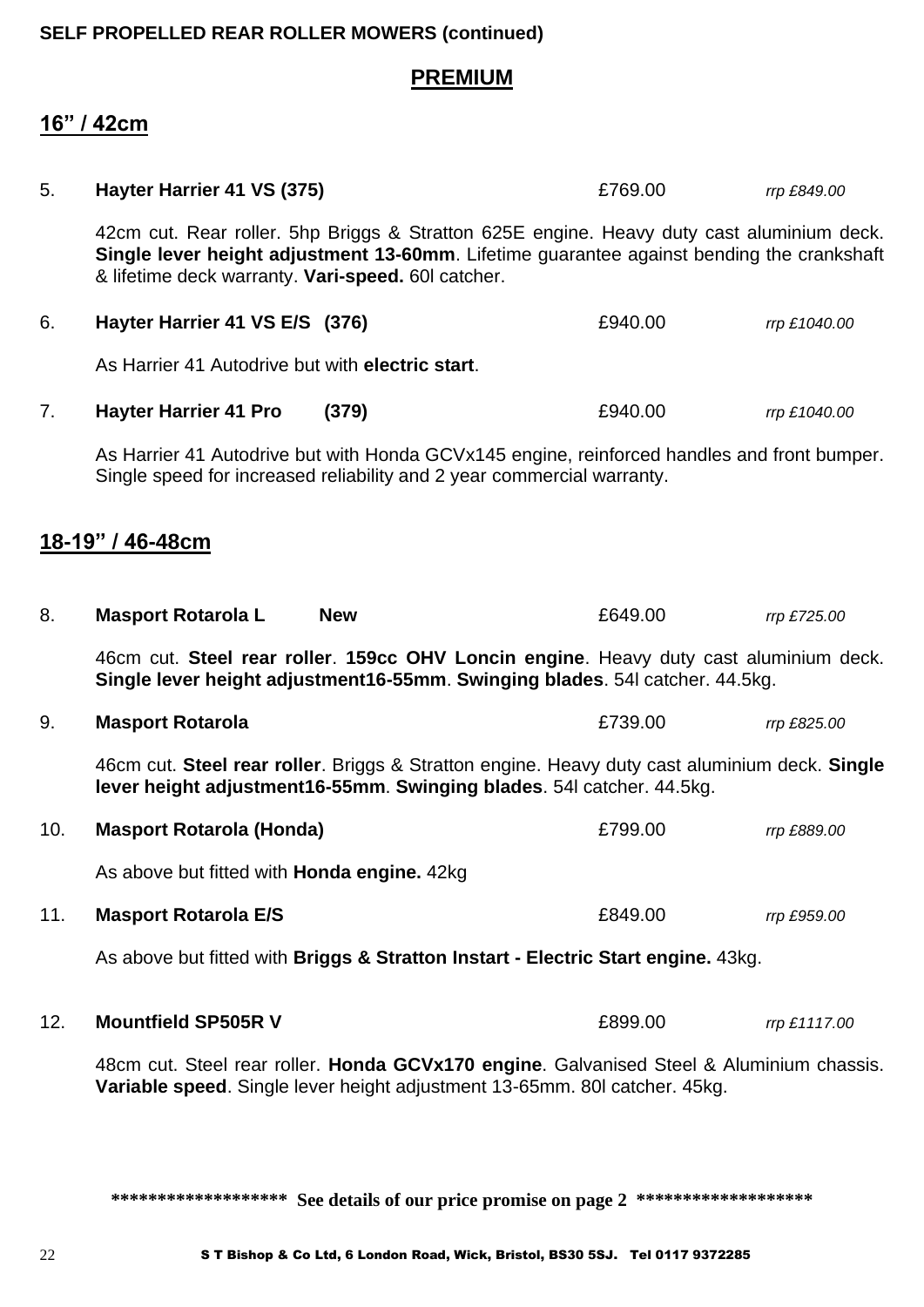## **SELF PROPELLED REAR ROLLER MOWERS (continued)**

| 13. | Hayter Harrier 48 VS (474)                                                                                                                                                                                             | £949.00  | rrp £1049.00 |
|-----|------------------------------------------------------------------------------------------------------------------------------------------------------------------------------------------------------------------------|----------|--------------|
|     | 48cm cut. 160cc Loncin OHV engine. Heavy duty cast aluminium deck. Split rear roller.<br>Single lever height adjustment 13-60mm. Variable speed. 70 catcher.                                                           |          |              |
| 14. | Hayter Harrier 48 BBC VS (475)                                                                                                                                                                                         | £1119.00 | rrp £1229.00 |
|     | As 48 Autodrive but with Briggs & Stratton engine. Blade Brake Clutch mechanism allows<br>engine to be run without the blade rotating. This saves constant re-starting and is useful when<br>moving from lawn to lawn. |          |              |
| 15. | Hayter Harrier 48 VS E/S (476)                                                                                                                                                                                         | £1129.00 | rrp £1249.00 |
|     | As 48 Autodrive but with Briggs & Stratton Instart, Electric Start engine.                                                                                                                                             |          |              |
| 16. | Hayter Harrier 48 Professional (479)                                                                                                                                                                                   | £1199.00 | rrp £1339.00 |
|     | 48cm cut. Honda GCVx170 engine. Heavy duty cast aluminium deck. Blade Brake/Clutch.<br>Split, steel rear roller. Single lever height adjustment. Front bumper & handle supports. Single<br>speed.                      |          |              |
| 17. | <b>Weibang Legacy 48 PRO</b>                                                                                                                                                                                           | £1379.00 | rrp £1529.00 |
|     | As Legacy 48V but with Kawasaki FJ180 engine, heavy duty 3 speed gearbox, bumper and<br>under-deck protection. 3 year commercial warranty. 64.5kg                                                                      |          |              |
| 18. | <b>Weibang Legacy 48 PRO BBC</b>                                                                                                                                                                                       | £1479.00 | rrp £1629.00 |

As Legacy 48 PRO but with Blade Brake/Clutch mechanism. 65.5kg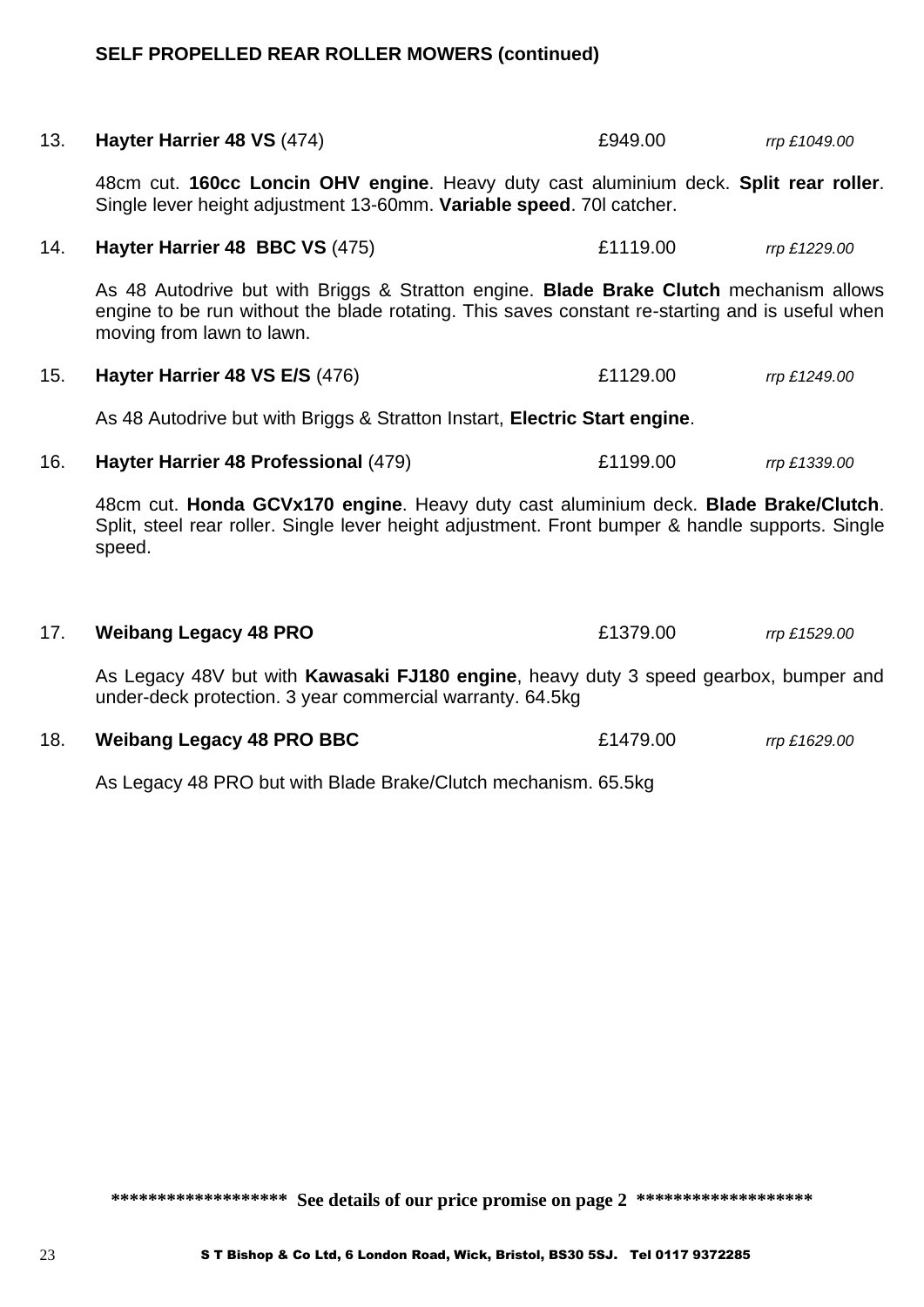### **20-22" / 50-56cm**

| 19. | <b>Masport Rotarola 22</b>                                                                                                                                                                                                          | £859.00  | rrp £975.00  |  |
|-----|-------------------------------------------------------------------------------------------------------------------------------------------------------------------------------------------------------------------------------------|----------|--------------|--|
|     | 54cm cut. Steel rear roller. Briggs & Stratton Readystart engine. Heavy duty cast aluminium<br>deck. Single lever height adjustment 18-62mm. Swinging blades. 65I catcher. 46kg.                                                    |          |              |  |
| 20. | <b>Masport Rotarola 22</b><br>(Honda)                                                                                                                                                                                               | £929.00  | rrp £1039.00 |  |
|     | As above but with <b>Honda engine</b> . 42kg.                                                                                                                                                                                       |          |              |  |
| 21. | <b>Mountfield SP555R V</b>                                                                                                                                                                                                          | £1049.00 | rrp £1372.00 |  |
|     | 53cm cut. Steel rear roller. Honda GCVx200 engine. Galvanised Steel & Aluminium<br>chassis. Variable speed. Single lever height adjustment 13-65mm. 65I catcher. 47kg.                                                              |          |              |  |
| 22. | Hayter Harrier 56 VS (574)                                                                                                                                                                                                          | £1199.00 | rrp £1319.00 |  |
|     | 56cm cut. 160cc Loncin OHV engine. Heavy duty cast aluminium deck. Split rear roller.<br>Single lever height adjustment 13-60mm. Variable travel speed. 70 catcher.                                                                 |          |              |  |
| 23. | Hayter Harrier 56 BBC VS (575)                                                                                                                                                                                                      | £1319.00 | rrp £1459.00 |  |
|     | As 56 Autodrive but with Briggs & Stratton 850E engine and Blade Brake Clutch mechanism<br>that allows engine to be run without the blade rotating. This saves constant re-starting and is<br>useful when moving from lawn to lawn. |          |              |  |
| 24. | Hayter Harrier 56 VS E/S (576)                                                                                                                                                                                                      | £1449.00 | rrp £1599.00 |  |
|     | 56cm cut. Briggs & Stratton Instart Electric Start engine. Heavy duty cast aluminium deck.<br>Split rear roller. Single lever height adjustment 13-60mm. Variable travel speed. 70I catcher.                                        |          |              |  |
| 25. | Hayter Harrier 56 Pro (579)                                                                                                                                                                                                         | £1459.00 | rrp £1629.00 |  |
|     | 56cm cut. Honda engine. Heavy duty cast aluminium deck. Split, steel rear roller. Single lever<br>height adjustment. Single travel speed. Handle supports & front bumper.                                                           |          |              |  |
| 26. | <b>Weibang Legacy 56 PRO</b>                                                                                                                                                                                                        | £1599.00 | rrp £1749.00 |  |
|     | As Legacy 56V but with Kawasaki FJ180 engine, Heavy Duty 3 speed gearbox and steel deck<br>liner. 68.3kg.                                                                                                                           |          |              |  |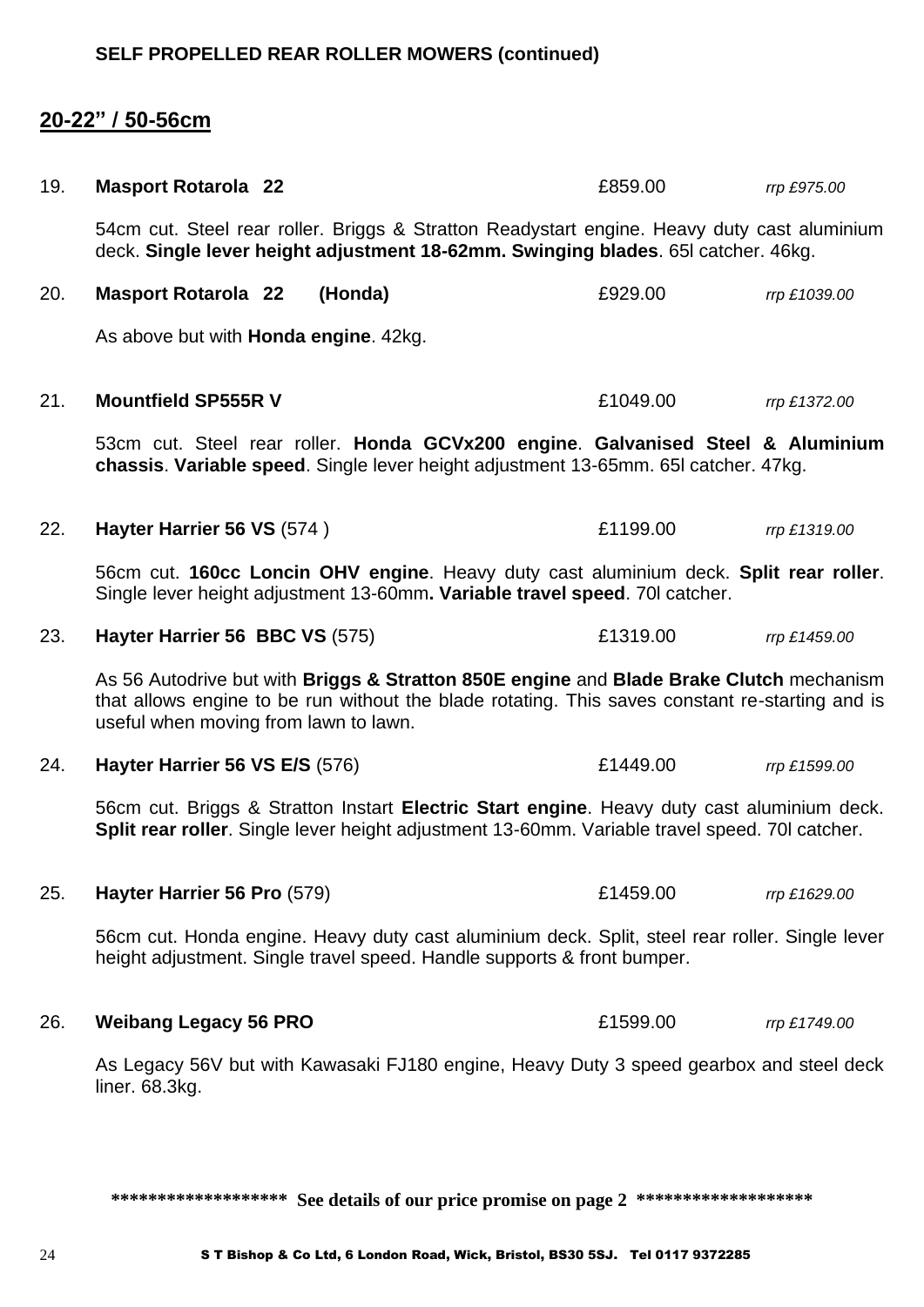## **Petrol Mulching mowers**

#### **Hand Propelled**

1. **Stiga Multiclip 547D** £299.00 *rrp 335.00* 45cm cut. **Stiga ST120 engine.** Steel deck. **Four lever height adjustment 31-80mm**. 23kg.

#### **Self Propelled**

- 1. **Stiga Multiclip 547 S** £359.00 *rrp 398.00* 45cm cut. **Stiga ST120 engine.** Steel deck. **Three lever height adjustment 31-80mm**. 25kg.
- 2. **Stiga Multiclip 747 SD** £419.00 *rrp £461.00* 45cm cut. **Stiga ST140 engine.** Steel deck. Mulching deck with side discharge. **Single lever height adjustment 31-80mm**. 2kg.
- 3. **Stiga Multiclip 750 S** £499.00 *rrp £545.00* 48cm cut. **Stiga ST170 engine.** Steel deck. Single lever height adjustment 31-75mm. 34kg.
- 4. **Stiga Multiclip 950V** £899.00 *rrp £1028.00* 48cm cut. **Honda GCVx170 engine. Galvanised steel deck**. **Single lever height adjustment 31-75mm**. 37kg.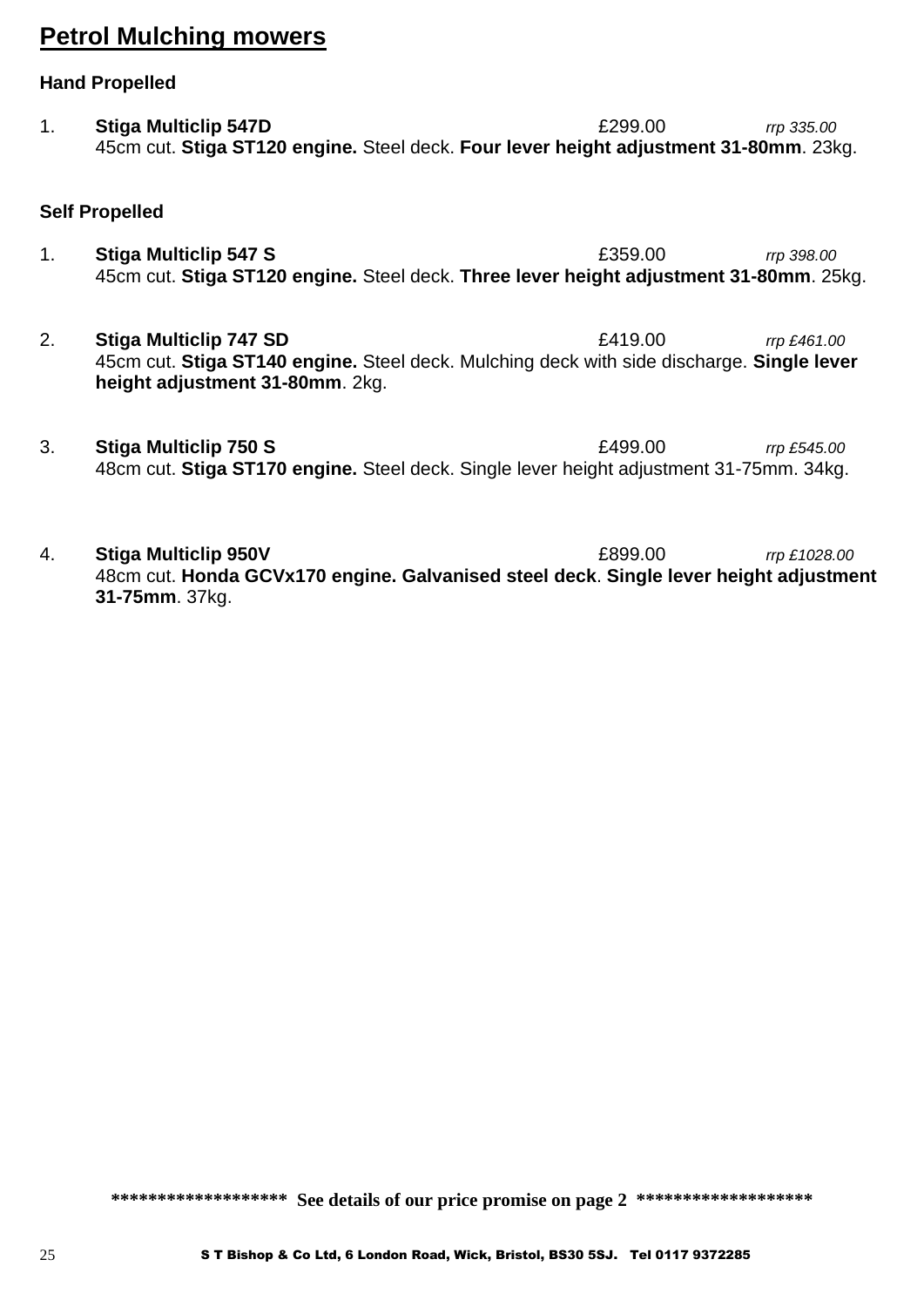## **Hover Mowers**

### **Cordless**

| <b>Mountfield Typhoon 30Li Kit</b>                                                                                                                               | <b>£TBA</b> | rrp £TBA    |
|------------------------------------------------------------------------------------------------------------------------------------------------------------------|-------------|-------------|
| New 30cm cut Cordless hover mower with 2 X 4AH 20V batteries & charger. 750W. 11kg.                                                                              |             |             |
| <b>Mains Electric</b>                                                                                                                                            |             |             |
| <b>Flymo Turbo Lite 250</b>                                                                                                                                      | £89.99      |             |
| 25cm Cut. Electric hover mower.                                                                                                                                  |             |             |
| <b>Flymo Simpliglide 330</b>                                                                                                                                     | £119.99     |             |
| 33cm Cut. Electric hover mower.                                                                                                                                  |             |             |
| <b>Flymo Simpliglide 360</b>                                                                                                                                     | £129.99     |             |
| 36cm Cut. Electric hover mower.                                                                                                                                  |             |             |
| <b>Petrol</b>                                                                                                                                                    |             |             |
| <b>Toro Hover Pro 400</b>                                                                                                                                        | £539.00     | rrp £599.00 |
| 40cm cut. Honda GXV57 57cc lightweight engine. Flexiblade cutting system for safe cutting on slopes.<br>Height of cut 18-30mm. 12.5kg. Maximum slope 25 degrees. |             |             |
| <b>Toro Hover Pro 450</b>                                                                                                                                        | £549.00     | rrp £619.00 |
| 45cm cut. Honda GCV160 160cc engine. Flexiblade cutting system for safe cutting on slopes. Height<br>of cut 18-30mm. Maximum slope 45 degrees.                   |             |             |
| <b>Toro Hover Pro 500</b>                                                                                                                                        | £569.00     | rrp £639.00 |
| 50cm cut. Honda GCV160 160cc engine. Metal blade. Height of cut 18-30mm. Maximum slope 45<br>degrees.                                                            |             |             |
| <b>Toro Hover Pro 550</b>                                                                                                                                        | £585.00     | rrp £650.00 |
| 55cm cut. Honda GCV160 160cc engine. Metal blade. Height of cut 18-30mm. Maximum slope 45<br>degrees.                                                            |             |             |
| Transport wheel kit for 450/500/550 models                                                                                                                       | £95.00      | rrp £103.00 |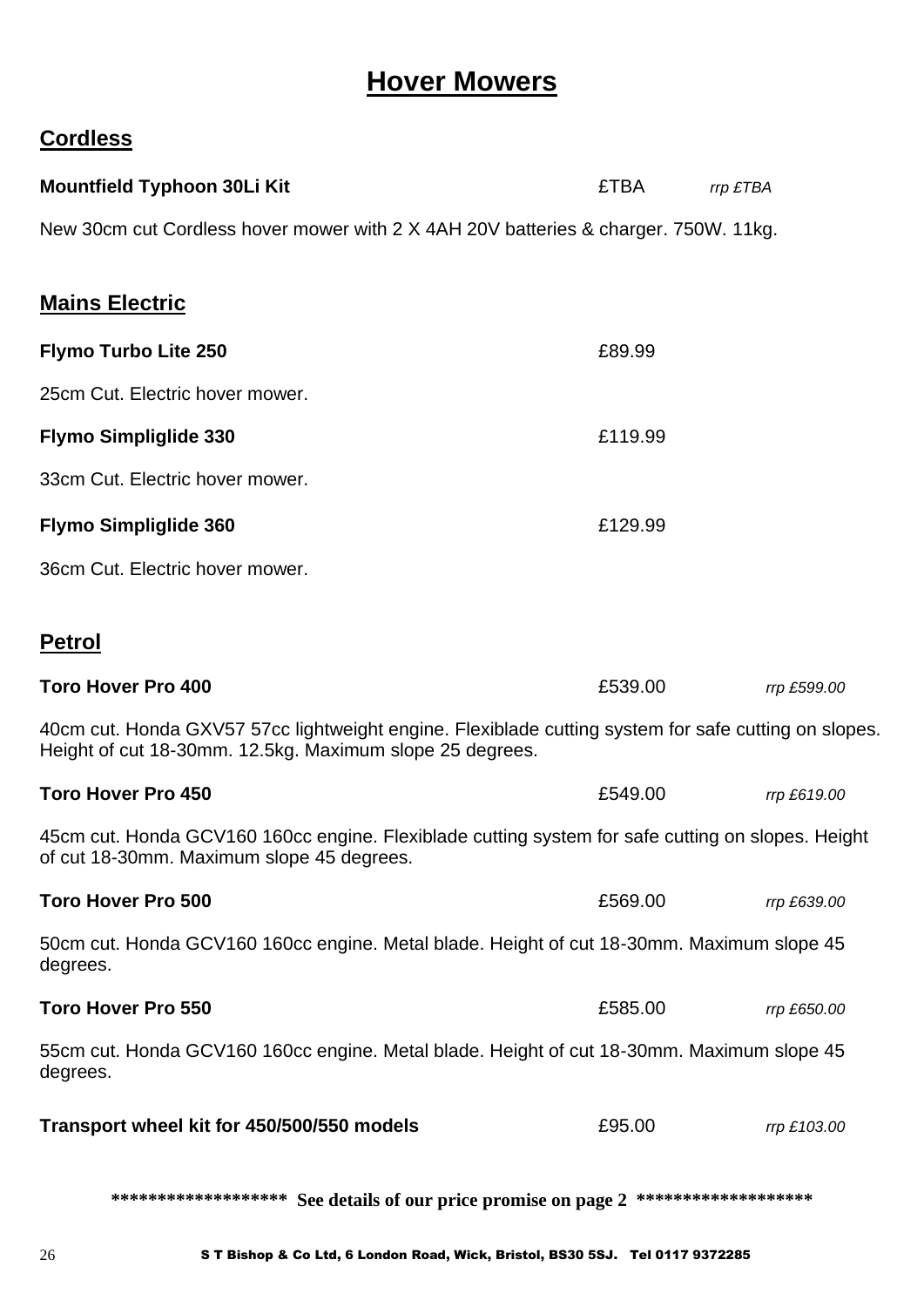## **CYLINDER MOWERS**

## **Hand Push Mowers**

| 1. | <b>Handy THHM</b>                                                                                                                                                                                                                            | £59.99   | rrp £64.99   |  |  |
|----|----------------------------------------------------------------------------------------------------------------------------------------------------------------------------------------------------------------------------------------------|----------|--------------|--|--|
|    | Budget 30cm hand mower with side wheels. Height of cut 16-41mm. 8kg.                                                                                                                                                                         |          |              |  |  |
| 2. | Webb H12R                                                                                                                                                                                                                                    | £94.99   | rrp £99.99   |  |  |
|    | 30cm Rear Roller hand mower. Height of cut 7-23mm. 11.1kg.                                                                                                                                                                                   |          |              |  |  |
|    | <b>Petrol Mowers</b>                                                                                                                                                                                                                         |          |              |  |  |
| 1. | <b>Masport Olympic 400</b>                                                                                                                                                                                                                   | £1039.00 | rrp £1149.00 |  |  |
|    | 40cm Cut. Briggs & Stratton 550 127cc engine. Self propelled by large steel roller. 6 bladed<br>cylinder. Fine height of cut adjustment 7-30mm. This is in our opinion a far superior build quality<br>than the smaller Webb machines. 63kg. |          |              |  |  |
| 2. | <b>Masport Olympic 500</b>                                                                                                                                                                                                                   | £1179.00 | rrp £1299.00 |  |  |
|    | 50cm Cut. Briggs & Stratton 550 127cc engine. Self propelled by large steel roller. 6 bladed<br>cylinder. Fine height of cut adjustment 7-30mm. 68kg.                                                                                        |          |              |  |  |
| 3. | <b>Masport Olympic 660</b>                                                                                                                                                                                                                   | £1369.00 | rrp £1499.00 |  |  |
|    | As Olympic 500 but 66cm cut, 163cc B&S engine and weighs 78kg. 186 cuts per metre.                                                                                                                                                           |          |              |  |  |
| 4. | <b>Masport Golf</b>                                                                                                                                                                                                                          | £1569.00 | rrp £1699.00 |  |  |
|    | 50cm cut, 10 Bladed Cylinder, Briggs & Stratton I/C 800, 205cc engine and weight approx<br>78kg. Height of cut 4-30mm.                                                                                                                       |          |              |  |  |
| 5. | <b>Atco Clipper 16</b>                                                                                                                                                                                                                       | £1249.00 | rrp £1362.00 |  |  |
|    | 40cm Cut. Briggs & Stratton 550 127cc engine. Self propelled by large steel roller. 6 bladed<br>cylinder. Fine height of cut adjustment 7-30mm. 69kg.                                                                                        |          |              |  |  |
| 6. | <b>Atco Clipper 20</b>                                                                                                                                                                                                                       | £1349.00 | rrp £1487.00 |  |  |
|    | 50cm Cut. Briggs & Stratton 550 127cc engine. Self propelled by large steel roller. 6 bladed<br>cylinder. Fine height of cut adjustment 7-30mm. 73kg.                                                                                        |          |              |  |  |
| 7. | <b>Atco Clipper 20 Club</b>                                                                                                                                                                                                                  | £1899.00 | rrp £2111.00 |  |  |
|    | 50cm Cut. Briggs & Stratton 800 Series 205cc engine. Self propelled by large steel roller. 10<br><b>bladed cylinder</b> . Fine height of cut adjustment 4-27mm. 74kg.                                                                        |          |              |  |  |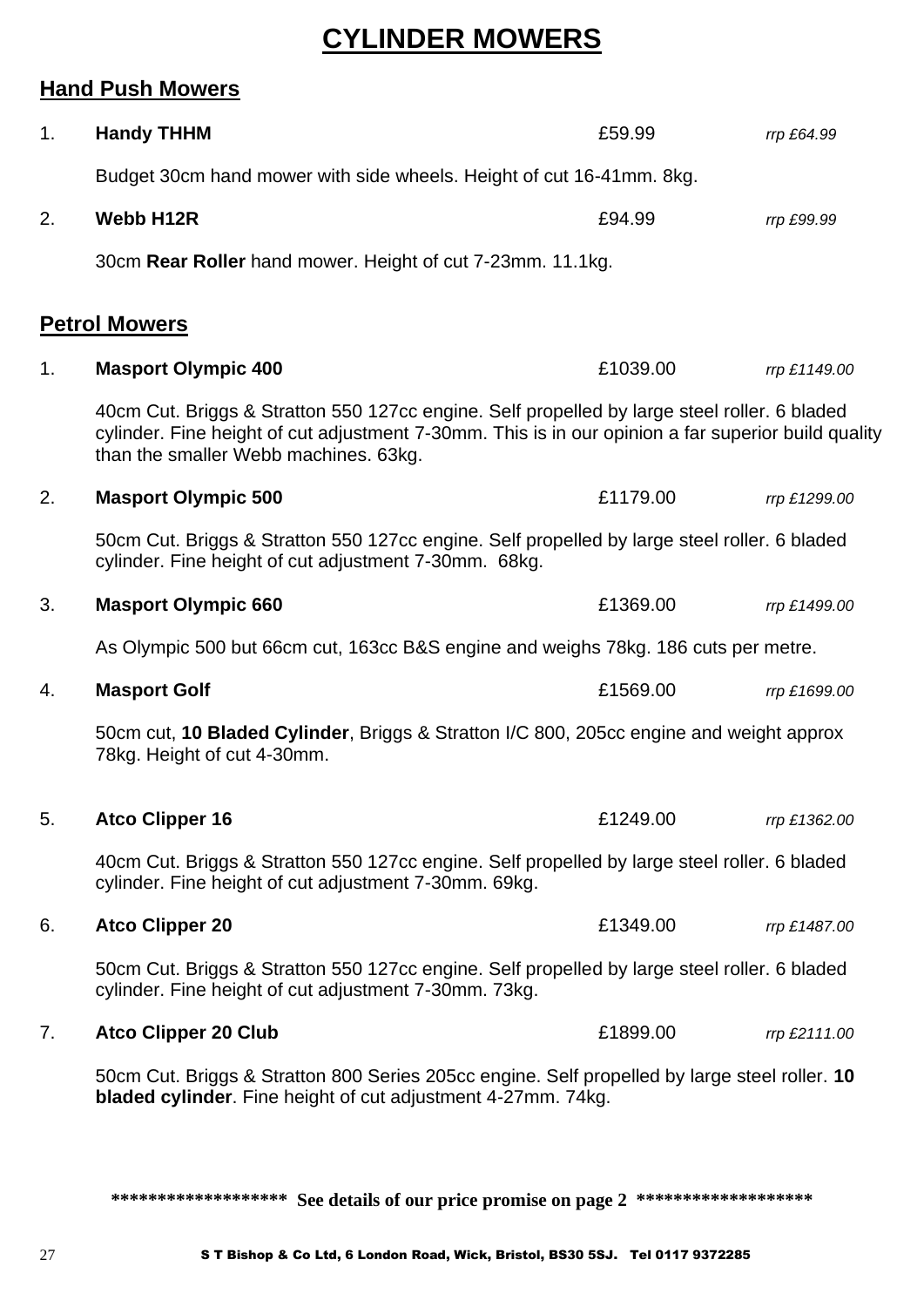## **Speciality Mowers**

**Stiga Silex 87 G Scythe** £949.00 *rrp £1026 .00* Sickle mower with 123cc Stiga engine, self propelled with 87cm (34") cutting width. 51kg. 20-50mm height of cut adjustment

#### **Apache M210 Scythe E919.00** *rrp £969.00*

Sickle mower with 5hp Briggs & Stratton Quantum engine, self propelled with 87cm (34") cutting width. 56kg.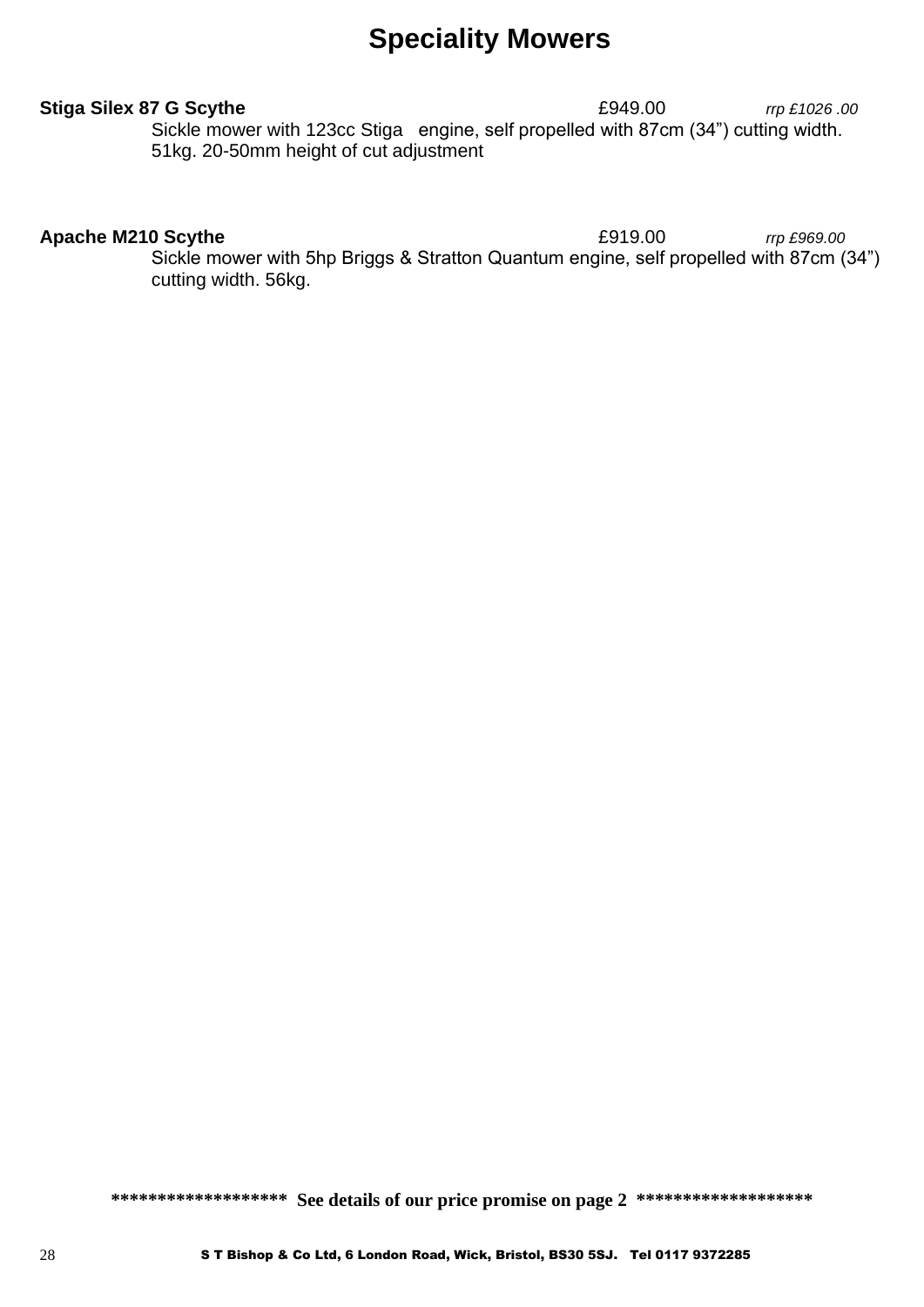## **Robot Mowers**

The robotic mowers, once installed, will automatically cut your lawn to a pre-programmed schedule. They generally need to be programmed to cut for a few hours daily and most models are powered by Lithium Ion batteries. The mower senses when the battery power is low and automatically returns to its charging base for a re-charge before setting out again.

As the grass is being cut on such a regular basis, the cuttings are very fine so will quickly decompose and be absorbed back into the lawn as a natural fertiliser. This daily cutting also means that the grass always has a tidy appearance instead of the nicely "Just Cut" look at the weekend and the "I Badly Need Cutting" look a fortnight later.

We have a working machine available to view on our small lawn area.

Installation is fairly straightforward for anyone with reasonable DIY skills but can be performed by an approved technician at prices from £299.00 if required.

**Robomow RX12u (Limited Stock)** £499.00 *rrp £599.00*

**Robomow RX20 ProX** *CONDUCT 2000**Robomow RX20 ProX**<b>CONDUCT 2000 <i>ROBOMOW RX20 ProX CONDUCT 2000 CONDUCT 2000 CONDUCT 2000 CONDUCT 2000* **<b>***CONDUCT 2000 CONDUCT 2000 CONDUCT 2000* **<b>***CONDUCT 2* 

This is the smallest and most basic machine in the Robomow range and is recommended for areas up to **150 square meters**. Under perfect conditions it may cut up to 250 square meters. 12v Lead acid battery. **This machine requires manual starting**.

The same frame as the RX12u but programmable for fully automated cutting and is recommended for areas up to **200 square meters**. Under perfect conditions it may cut up to 300 square meters. Includes Bluetooth connection and Roboconnect.

The same frame as the RX20u but fitted with 12v Lithium Ion battery and supplied with Robohome. Recommended for areas up to **400 square meters**. Under perfect conditions it may cut up to 500 square meters. Includes Bluetooth connection and Roboconnect.

**Robomow RX50 ProSX** £799.00 *rrp £999.00*

The RC models are the middle range of Robomow. This model is programmable for fully automated cutting and is recommended for areas up to **500 square meters**. Under perfect conditions it may cut up to 1000 square meters. Powered by 26v Lithium Ion battery. Includes Bluetooth app.

**Robomow RC304u** *Robomow RC304u Robomow RC304u* **<b>***Robomow RC304u Robomow RC304u RODO* 

#### **Robomow RC308 ProX** £1199.00 *rrp £1399.00*

The same basic machine as the RC304u but higher capacity battery and more hardware for larger lawn areas. Recommended for areas up to **800 square meters**. Under perfect conditions it may cut up to 1500 square meters. Includes Bluetooth app and Roboconnect.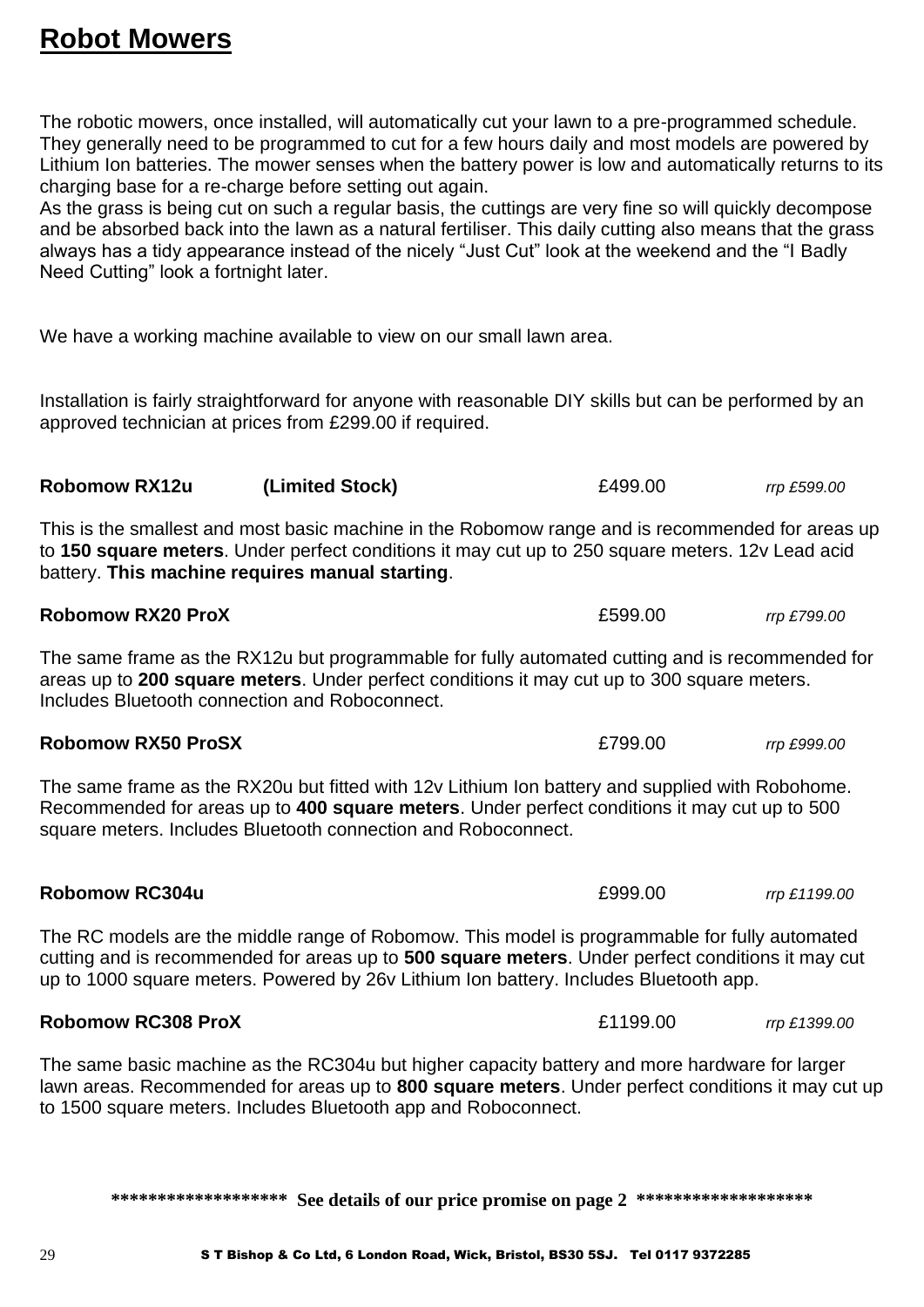## **Robot Mowers – cont**

Top of the RC range with brushless motor for larger workload and supplied with Robohome for increased protection when not in use. Recommended for areas up to **1200 square meters**. Under perfect conditions it may cut up to 2000 square meters. Includes Bluetooth app and Roboconnect.

**Robomow RC312 Pro SX** £1699.00 *rrp £1999.00*

The RS models are the largest of the Robomow range. Double blades, brushless motors and higher capacity batteries enable the cutting of larger areas. This model is recommended for mowing areas up to **1600 square meters**. Under perfect conditions it may cut up to 3000 square meters.

#### **Robomow RS615 Pro X** *E1899.00**rrp £2199.00**rrp £2199.00*

Similar specification to RS615 but fitted with power wheels and heavy duty drive motors. This model is recommended for mowing areas up to **1600 square meters**. Under perfect conditions it may cut up to 3000 square meters. Includes Bluetooth app and Roboconnect.

The XR5 machines are the smallest of the Cub Cadet Range. 2.8Ah battery gives a maximum guaranteed cutting area of up to **500 square metres** with a possible maximum of up to 1000 square metres in ideal conditions. This model is also controllable by smartphone app and Roboconnect.

**Cub Cadet XR5 1000** £1430.00

#### **Cub Cadet XR5 2000 2000 2000 £2015.00 £2015.00**

The same basic machine as the XR5 1000 but fitted with larger 4.9Ah battery. Recommended maximum guaranteed cutting area of up to **1200 square metres** with a possible maximum of up to 2000 square metres in ideal conditions.

#### **Cub Cadet XR3 4000** *E2490.00*

The XR3 machines are the largest of the Cub Cadet Range. They have two blades and dual brushless motors. The XR3 4000 is capable of cutting areas up to 4000 square metres in ideal conditions. This model is also controllable by smartphone app and Roboconnect but is not supplied with the Robohome.

\*\*\*\*\*\*\*\*\*\*\*\*\*\*\*\*\*\*\* See details of our price promise on page 2 \*\*\*\*\*\*\*\*\*\*\*\*\*\*\*\*\*\*

**Robomow RS615u (Limited Stock)** £1699.00 *rrp £2099.00*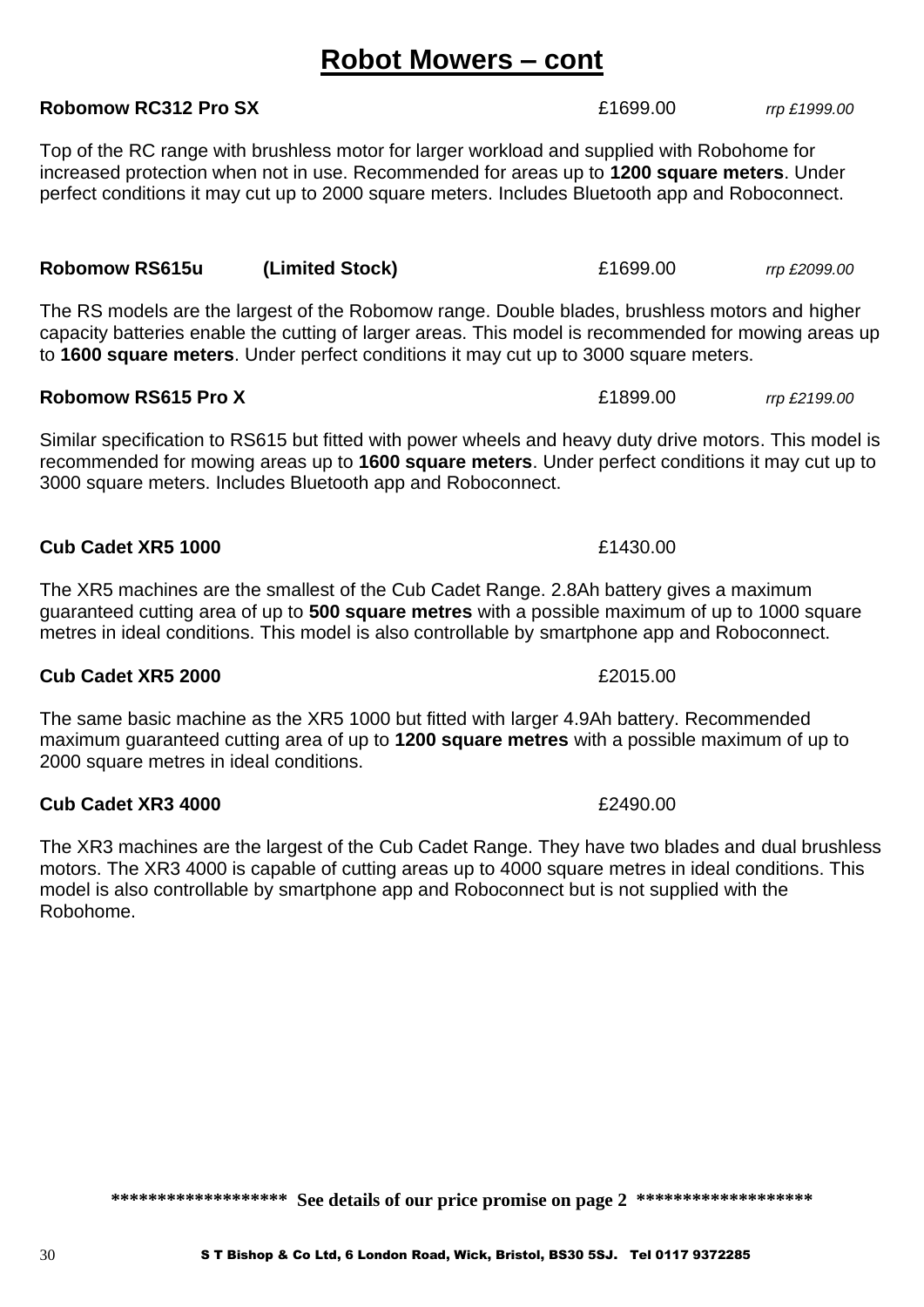## **Robot Mowers – cont**

The same platform and features as the XR3 4000 but supplied with Robohome and higher capacity batteries. This gives a possible maximum cutting area of up to 5000 square metres in ideal conditions. This model also has a GPS location feature that allows the position of the mower to be tracked and also allows the machine to check full area cutting.

#### **Ambrogio L60 Deluxe E1059.00**

One of the simplest machines to set up and install as **this mower does not require a perimeter wire**. In suitable applications this machine can cut areas up to **200 square metres** with no installation. The mower requires manual charging but simply needs to be carried to the lawn and be switched on. It can be used on different areas with no issues.

| Ambrogio L30B | (while stocks last) | £1199.00 |
|---------------|---------------------|----------|
|---------------|---------------------|----------|

Designed to mow small/medium and complex gardens with tight spaces. Capable of cutting areas up to **600 square metres** with slopes up to 45%. Bluetooth enabled for programming via IOS or Android app. 2.5AH Lithium Ion battery.

**Ambrogio L30 Elite (while stocks last)** £1199.00

As the L30B above but with brushless motor and 5AH Lithium Ion battery this machine is capable of cutting areas up to **1100 square metres**.

**Ambrogio L20 Deluxe New** £999.00

A new compact, next generation mower capable of cutting areas up to **700 square metres**. Max 45% slope. Bluetooth app control with optional gps/gsm module.

As L20 Deluxe but fitted with gps/gsm module This gives better connectivity and with the SDM cutting system this machine is capable of cutting areas up to **1200 square metres**.

### **Ambrogio L35 Deluxe E2199.00**

Bluetooth and GSM connectivity. Capable of cutting slopes up to 45% this machine is capable of cutting areas up to **1800 square metres**.

### **Ambrogio L250i Elite 2008 Example 2009.00**

Similar specification to L35 Deluxe but also fitted with touchscreen and with larger blade and higher capacity battery this machine is capable of cutting areas up to **3200 square metres**.

\*\*\*\*\*\*\*\*\*\*\*\*\*\*\*\*\*\*\* See details of our price promise on page 2 \*\*\*\*\*\*\*\*\*\*\*\*\*\*\*\*\*\*

#### **Cub Cadet XR3 5000 E3190.00 £3190.00**

**Ambrogio L20 Elite New** £1299.00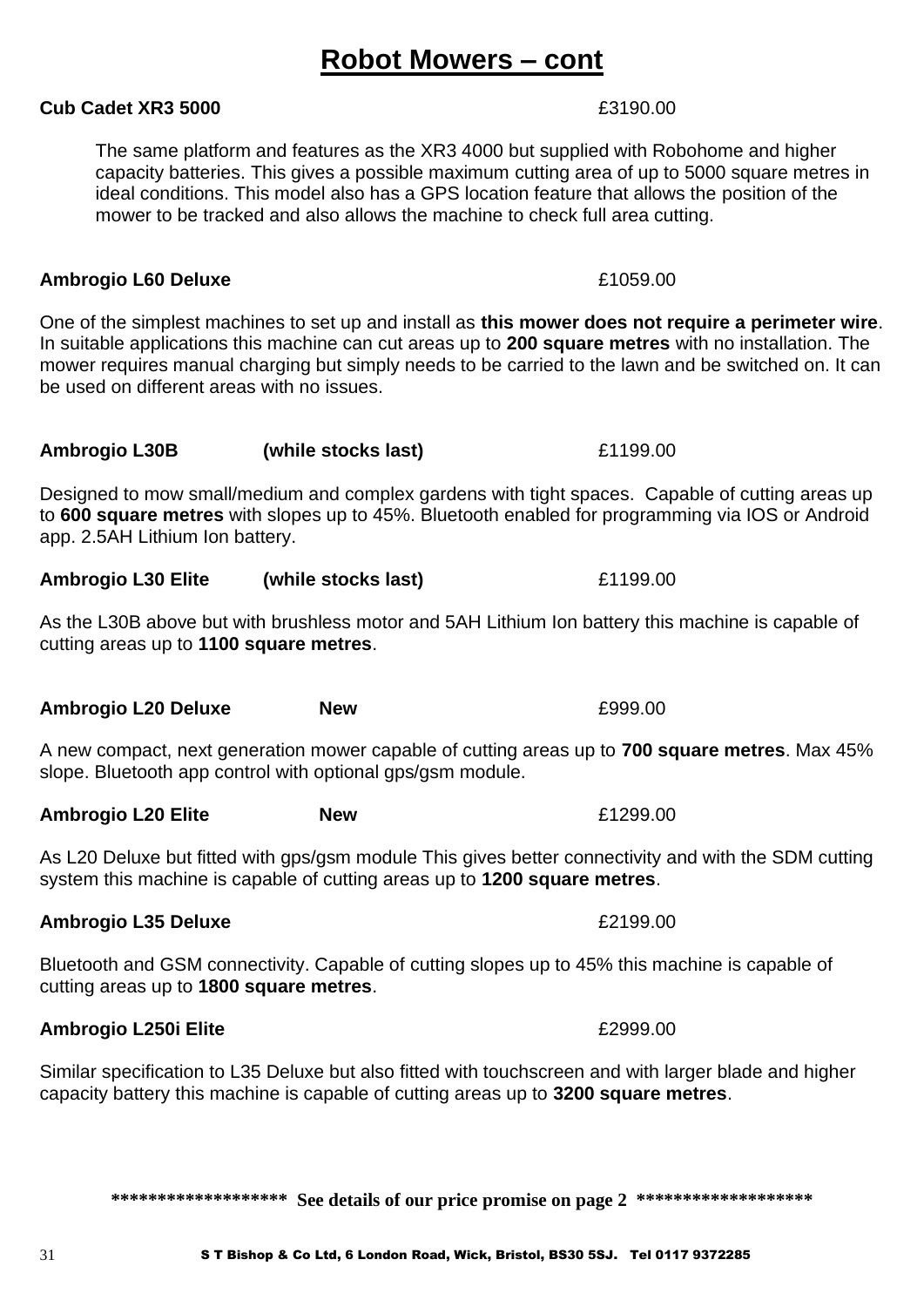## **Robot Mowers – cont**

Similar specification to L250i Elite but with higher capacity battery this machine is capable of cutting areas up to **5000 square metres**.

**Ambrogio L250i Elite S+**  $\qquad 250$ 

### **Ambrogio L350i Elite** £3999.00

Similar specification to L250i Elite but with a larger body and blade this machine is capable of cutting areas up to **7000 square metres**.

#### **Ambrogio 4.0B Premium E2699.00**

A basic, reliable next generation machine with articulated body to follow ground contours.This machine is capable of cutting areas up to **2200 square metres**.

#### **Ambrogio 4.0 Elite Premium E3499.00**

Similar machine to the 4.0B Premium but better connectivity, touchscreen and SDM cutting system.This machine is capable of cutting areas up to **3500 square metres**.

#### **Ambrogio 4.36 Elite Elite Elite E 24499.00**

A larger machine with bigger blade and higher battery capacity than the 4.0 Elite Premium.This machine is capable of cutting areas up to **6000 square metres**.

**Ambrogio L400i B** £13999.00

The L400 robots are the largest and most powerful of the Ambrogio range with 3 cutting blades and cutting width of 84cm.This machine is capable of cutting areas up to **10,000 square metres**.

### **Ambrogio L400i Deluxe 1988 1988 1988 1988 1988 1998 1998 1998 1998**

As the L400i B but with higher battery capacity.This machine is capable of cutting areas up to **20,000 square metres**.